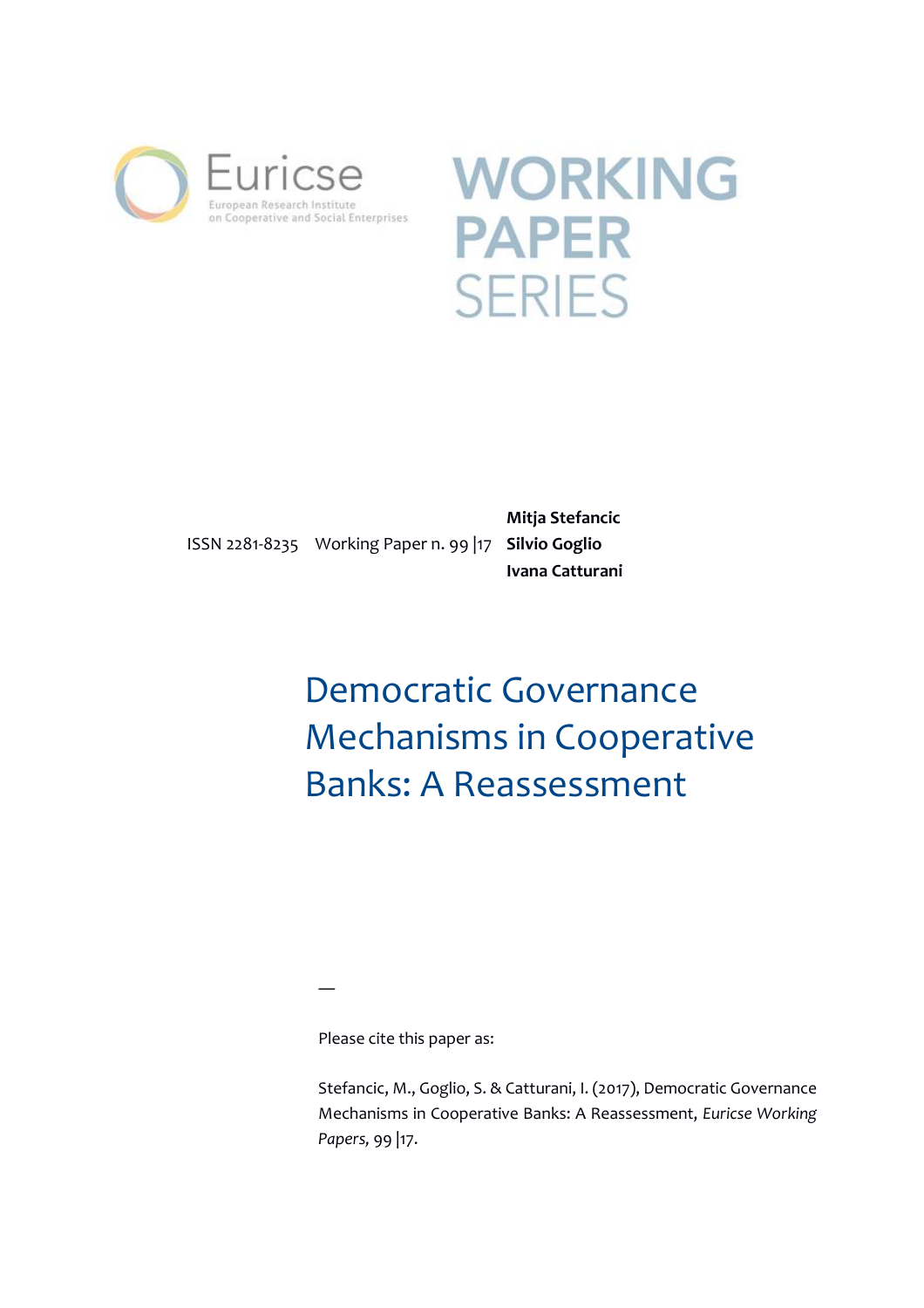# **Democratic Governance Mechanisms in Cooperative Banks: A Reassessment**

Mitja Stefancic<sup>\*</sup> Silvio Goglio<sup>\*</sup> Ivana Catturani<sup>\*</sup>

#### **Abstract**

The governance of cooperative banks is arguably so distinctive that it cannot be properly captured by standard economic models. One of the problems that arises in the assessment of the assumed democratic governance in such banks refers to the members' commitment to the banks. This paper considers the fact that it is not always clear whether cooperative banks' members have the proper incentives to actively participate in making decisions that relate to bank strategies and policies. To shed light on this problem, this paper provides an improved framework of governance based on some seminal concepts by Albert O. Hirschman (1970), such as voice, exit and loyalty. Given the challenges that cooperative banks are currently facing, the arguments discussed in this paper should help illuminate the kind of reforms that such banks are expected to pursue in the coming years. Their governance model needs to be updated in practice to retain its specific features; otherwise, it may end up mirroring that of standard forprofit banks.

#### **Keywords**

Cooperative banks; Democratic governance; Commitment of members; Albert O. Hirschman

#### **JEL codes**

 $\overline{a}$ 

D71; D72; G21; G3

Euricse, Italy (corresponding author). Email: [mitja.s@hotmail.it](mailto:mitja.s@hotmail.it)

University of Trento and Euricse. Email: [silvio.goglio@unitn.it](mailto:silvio.goglio@unitn.it)

University of Trento and Euricse. Email: [ivana.catturani@unitn.it](mailto:ivana.catturani@unitn.it)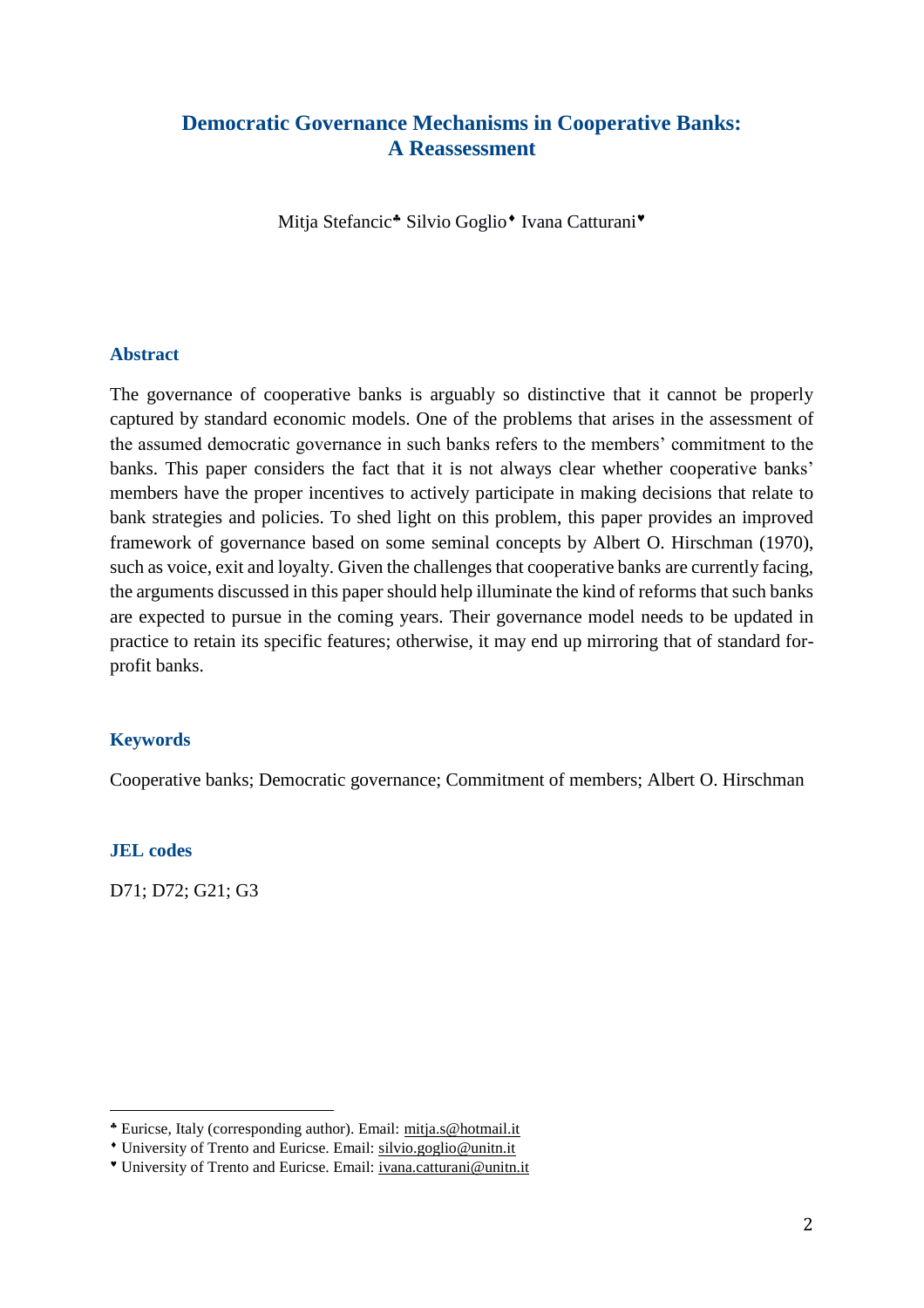#### **1. Introduction (aims and structure)**

Recent research shows that the governance of cooperative banks is distinctive; as such, it cannot be adequately captured by using standard economic models and assumptions (Borgström, 2013; Jones and Kalmi, 2015; Jones, Jussila and Kalmi, 2016; Paredes-Frigolett, Nachar-Calderón and Marcuello, 2016). At the same time, such governance is subject to change. Cooperative banks need to update their governance mechanisms in order to respond to challenges and slacks and in the same way, to avoid losing their specific features. Existing accounts are still incomplete since they are missing important points – several of which are addressed in this paper. To achieve this goal, this paper refers to the seminal discussions on democracy, as well as to some valuable insights offered by economists, such as Albert O. Hirschman (1970).

The reason for developing a novel framework is twofold. On one hand, several authors stress the importance of democratic governance in cooperative banks as opposed to that based on personal investment (namely, number of shares) in standard commercial banks, with rather limited democracy, in this sense. On the other hand, a cooperative model of governance is not free from flaws, either. Critical approaches to a cooperative model of governance tend to stress its side effects, for instance, low incentives for cooperative banks' members to monitor top managers, members' lack of information about policies adopted by top managers, inability to make proper and timely decisions due to dispersed ownership and finally, the so-called groupthink problem (Janis, 1982; Goglio and Catturani, 2017).

Hence, there is the need to reconsider the concept of democracy in banking and more generally, in firms – with all its merits and benefits, along with some shortcomings. Some sort of democracy existing in the governance of private, commercial and more generally, profitoriented banks cannot be denied since votes are equally distributed based on shares. In other words, the "one head, one vote" principle is representative of membership, whereas the "one share, one vote" mechanism is illustrative of the investment and the risk assumed.

Members of cooperative banks may prefer such banks because in principle, securing a certain degree of participation in decision-making processes adds to the appealing idea of social justice. Nevertheless, empirical evidence suggests that large cooperative banks often depart from the original cooperative model (Alexopoulos, Catturani and Goglio, 2013) and adopt models of governance that closely mirror those of standard commercial banks. The planned transformation of some of the largest Italian cooperative banks (*banche popolari*) into jointstock banks and the demutualisation of the building societies in the United Kingdom (UK) are examples of this transition towards a commercial model of banking. Additionally, while the democratic model of cooperative banking proved to be quite successful in the past, its specificities are becoming increasingly difficult to maintain due to banks' growth in size and the heterogeneity of their members, on one hand, and stringent banking regulations and vigilance requirements, on the other hand.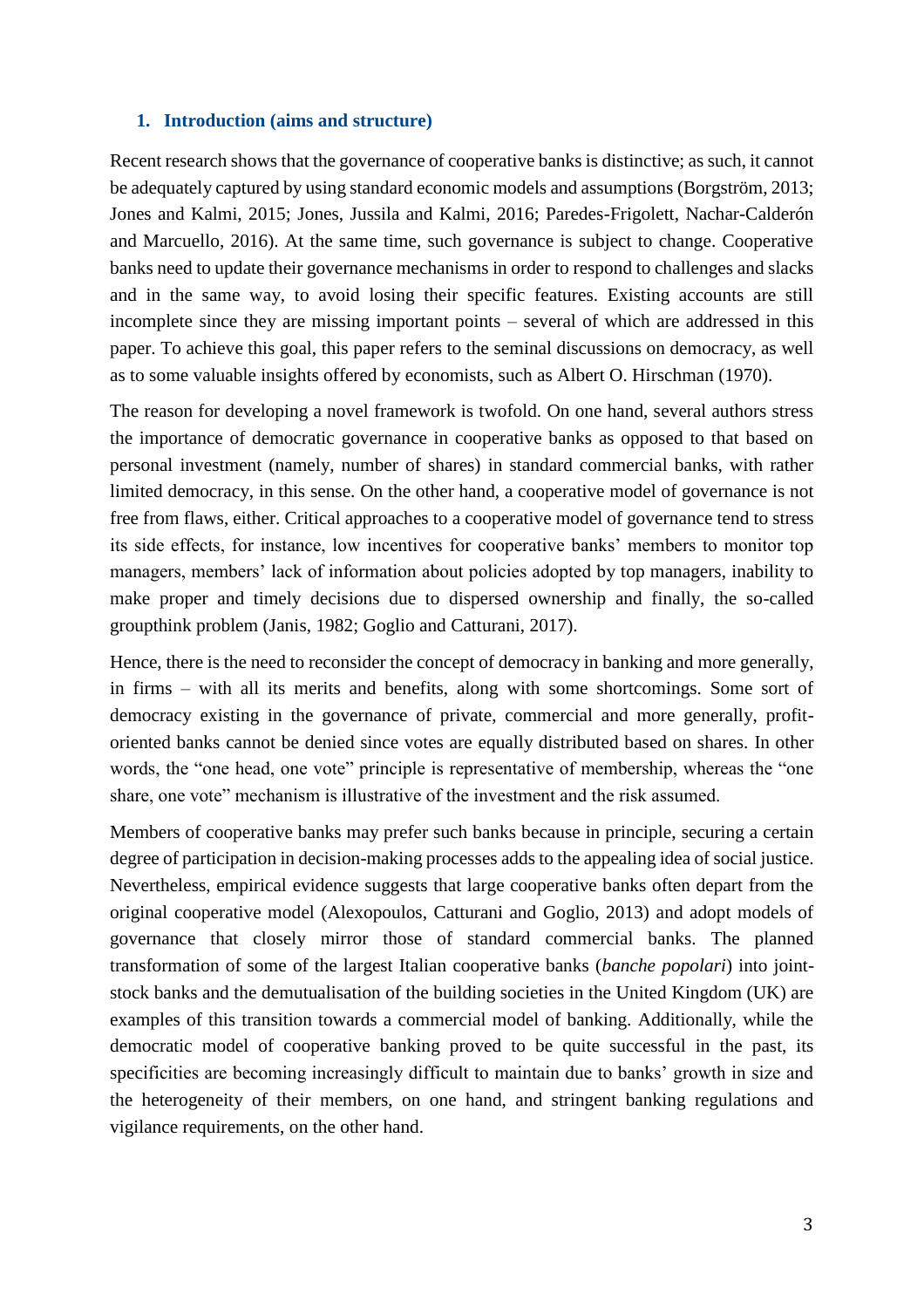To better investigate the pros and cons of the general participative model of cooperative banking and to assess its degree of democracy, two underlying assumptions are required. *First*, different meanings are attached to the concept of democracy, depending on whether the framework is political or economic, for example. Different frameworks also assume various types of efficiency of democratic processes/outcomes. *Second*, although democracy may sound appealing in principle, it may be less effective or efficient in practice, specifically, in the decision-making process (particularly in adverse periods) and the selection mechanisms of administrators and top managers, unless some prerequisites are matched. Therefore, democratic control and governance can indeed pave the way to adverse selection; candidates with lower skills and managerial capabilities can be chosen over better candidates (e.g., over the optimal bank leader) to manage the bank. Furthermore, similar to the case in politics, democratic elections in banks can be influenced by the candidates' strategies and related propaganda<sup>1</sup>. Democratic elections are also not necessarily free from lobbying or potential fraud.

The aim of this analysis of cooperative ownership and voting in banks is to provide substantial arguments for a much needed improvement of such a model. Without essential improvements, the governance of cooperative banks may start to gradually lose its specificities, thus more closely approximating standard for-profit bank models<sup>2</sup>.

This paper is structured as follows. Section 2 presents the main features of governance of different types of banks. Section 3 provides a concise review of the literature on democratic governance, useful for developing the subsequent discussion. Section 4 sets the conceptual framework by distinguishing among the different meanings of democracy – depending on the context in which it is used. Section 5 provides a methodological account of the main elements of democratic governance by drawing on Hirschman's (1970) work, particularly with reference to the decline of firms and organisations. Section 6 provides an economic scheme of the discontent of cooperative banks' members, and Section 7 concludes the paper.

## **2. Main features of governance of different types of banks**

 $\overline{a}$ 

From the outset, it is sensible to ask whether the constant reference to democracy made by the cooperative system and elaborated on by the cooperative movement itself is supported by evidence or primarily represents an ideological argument, useful for promotional purposes (such as to stress market differentiation). The argument rests on the "one head, one vote" principle. The question therefore is whether this principle promotes true democratic management/governance, even if not clearly defined, or represents a system of governance in which strategic decisions pertain to restricted groups.

 $<sup>1</sup>$  As observed by Callander (2008), even interactions among candidates with different motivations can influence</sup> voting processes and policy outcomes.

<sup>&</sup>lt;sup>2</sup> Some scholars have recently shown awareness of this point (for a discussion on the transition of German cooperative banks, see, for instance, Jovanović, Arnold and Voigt, 2017).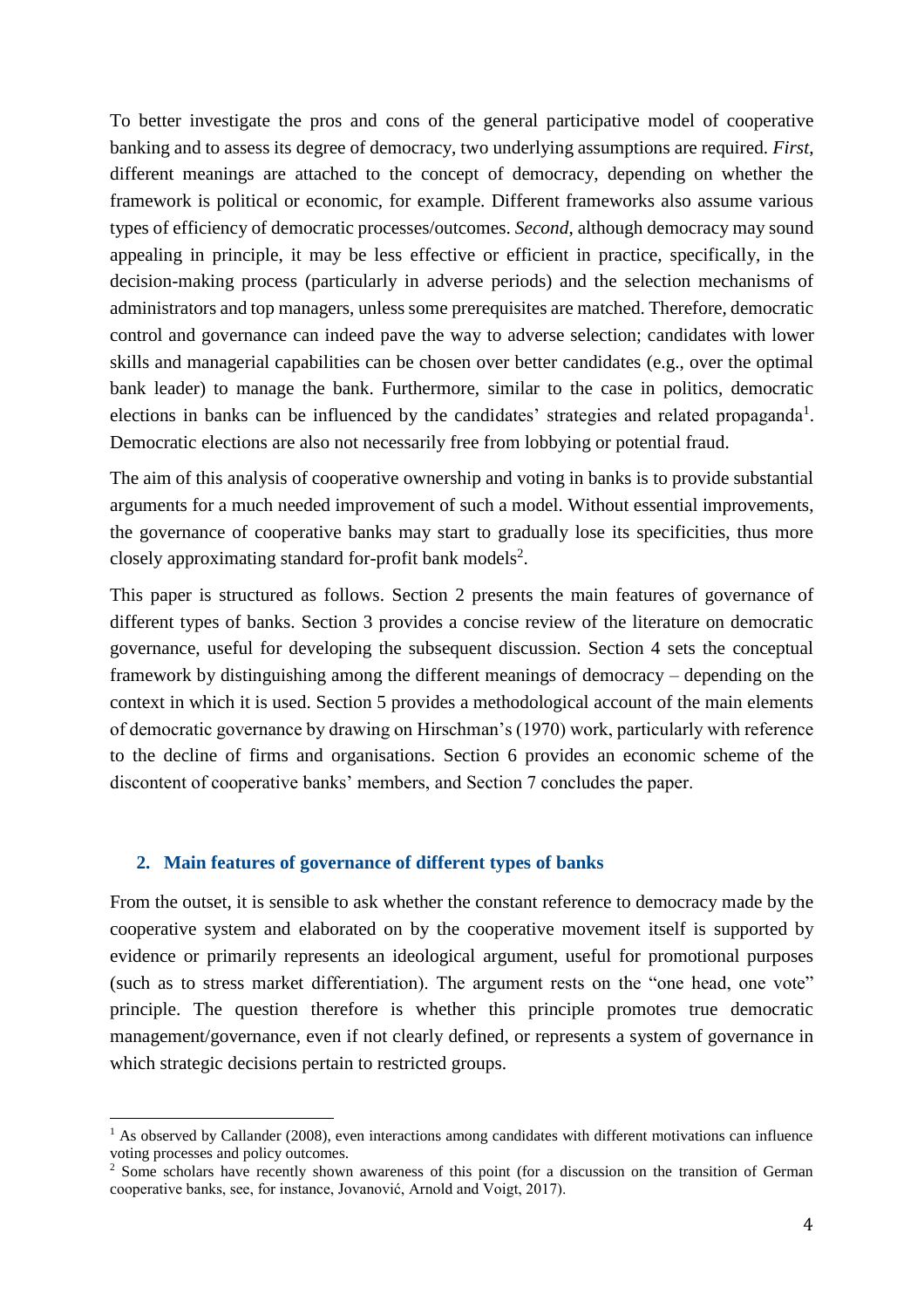To properly assess the kinds of democratic governance mechanisms employed in different types of banks, it is useful to start by focusing the discussion on their fundamental characteristics. For simplicity reasons, the discussion concentrates on two main typologies – joint-stock (mainstream) and cooperative banks. Both bank groups are owned privately and compete on the market. These banks are therefore quite different from public banks, usually owned by the state. Both joint-stock and cooperative banks are indeed for-profit banks; the main differences lie in the distribution and use of profits.

To begin with, in joint-stock banks, decision-making power (or control over administrators and top managers) is proportional to the investment of each shareholder, as exemplified by the number of shares. The democratic aspect of shareholder banks is based on the "one share, one vote" principle. Furthermore, each bank usually has a single and centralised board, operating top-down through an appointed chief executive officer with wide latitude to define the company's operating strategies, policies and structures from the centre (Oliver Wyman, 2014).

In contrast, cooperative banks need to refer to their members when setting their policies. Specifically, disciplining mechanisms in cooperative banks are in principle the result of decisions made by their members – the bank owners. One of the problems that arises in the assessment of the efficiency of democratic governance in such banks involves the members' commitment to the banks. It is not always clear whether such members have the proper incentives to actively participate in making decisions regarding bank strategies and policies, and this issue has been largely neglected in the economic literature (Ferri, Kalmi and Kerola, 2015).

A second important aspect is that of achieving the right balance among the different aims pursued by the members of a cooperative bank. Arguably, with the growing complexity of cooperative banks and their operations, it is now much more difficult to bring together diverse interests of their members than it was in the past. As correctly observed by Groeneveld (2015), while membership in a cooperative bank was originally a condition for a customer to obtain a loan from that bank, matters are currently quite different. "[T]he average member to customer ratio [in European cooperative banks] now stands at 30 per cent, which implies that a large majority of customers are not members of a cooperative bank and that customers are not automatically members" (Groeneveld, 2015: 8). Moreover, some members are mainly depositors, with quite different interests from the borrowers. In other words, the larger the dimensions of the bank are, the less homogeneous/aligned the interests of its stakeholders become.

The above-mentioned observations help shed light on the kind of transformations affecting cooperative banks, which also influences their *assumed* democratic governance. The question is whether such a model of governance is really efficient and democratic. The transformations that have occurred over time seem to point out that democracy has become somewhat more limited than in the past. It is also worth mentioning that cooperative banks differ among themselves and could be classified according to their histories, dimensions and countries or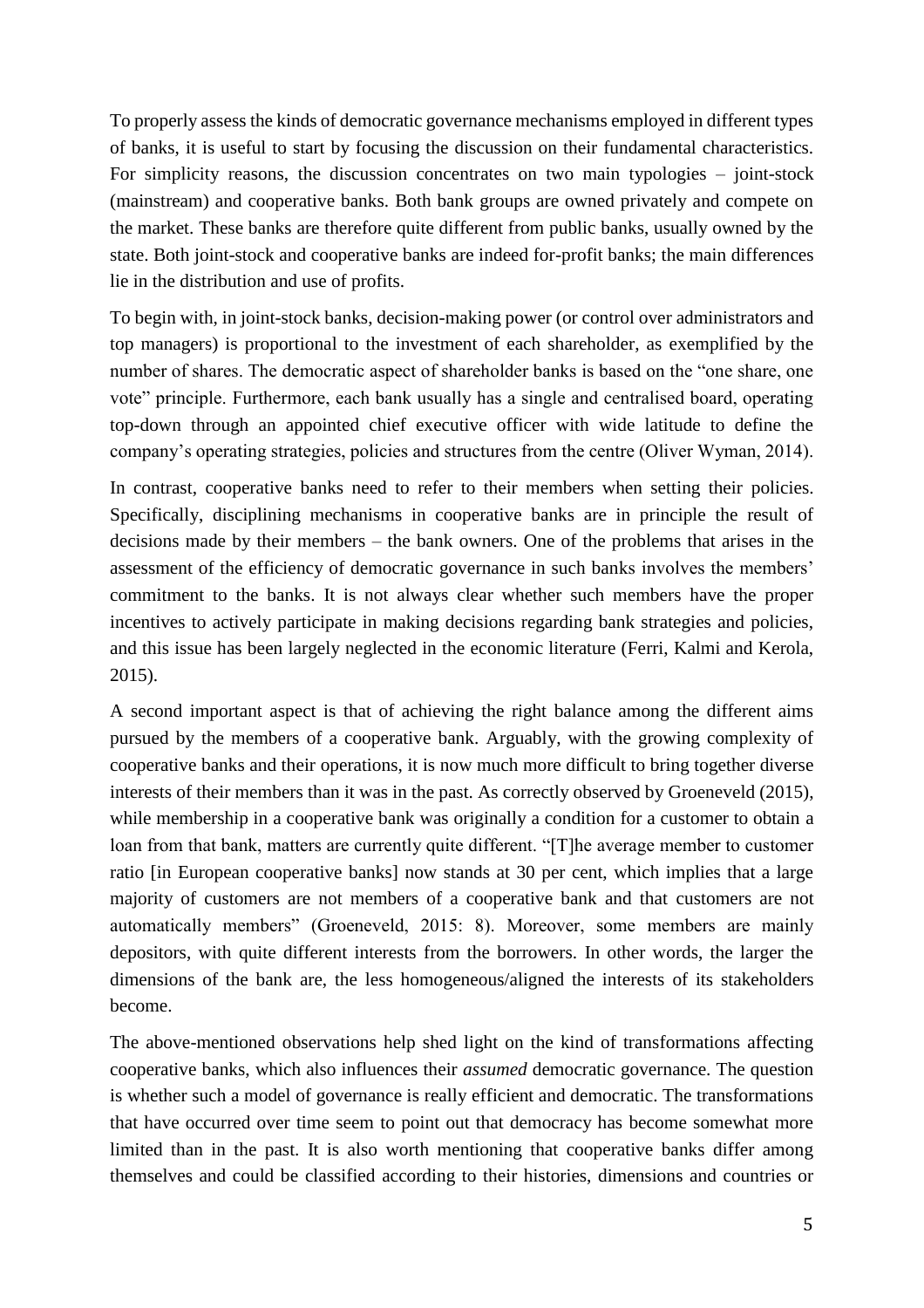even the regions where they operate (Ayadi et al., 2010). Nonetheless, this paper suggests keeping the distinction simple by distinguishing between "popular" banks (e.g., the *Volksbanken* in Germany, *banche popolari* in Italy, *banques populaires* in France) and local mutual banks (*Raiffeisen banks*, *banche di credito cooperativo*, etc.).

Currently, these two main business models, classified as forming a single "cooperative" group in the past, are increasingly departing from a common model. They seem to have taken two distinct development paths in their aim to provide adequate responses to developmental trends at local levels and to the issues related to the financial crisis. A suitable case study is provided by the Italian banking system, where large popular banks have adopted the form of joint-stock banks, whereas local cooperative banks continue to operate according to cooperative principles by preserving their original business model and ownership specifics. Indeed, there is a clear demutualisation trend in large cooperative banks, particularly in the *banche popolari* – "the system whereby shareholders are entitled to a single vote regardless of the size of their stake will be abandoned" (The Economist, 2015). On the other hand, local cooperative banks have to join a cooperative banking group despite retaining their banking licence for operating on the market; alternatively, each bank has to be transformed into a joint-stock company to operate independently.

## **3. Democratic governance: theoretical review**

Any attempt to effectively discuss the efficiency of the democratic governance of cooperative banks is destined to lack depth unless some theories on democratic voting, the quality of selection mechanisms in democratic systems and governance models in enterprises (including banks) are taken into account. For this reason, this section provides a theoretical overview of the most prominent aspects emerging from scholarly research. The relevant questions are as follows: What does extant research inform readers about models of democratic voting and democratic governance? Can the governance of cooperative banks be assessed and framed adequately according to extant theoretical insights? What types of models are most useful for developing a general economic model of democratic governance in banking?

#### *3.1 Democratic voting mechanisms*

Some models directly focus on democratic governance mechanisms and democratic voting. They appear useful for framing the present discussion.

Besley and Coate (1997) conceptualise a pure form of representative democracy with reference to a theoretical framework in which citizens who care about policy outcomes elect a candidate by means of assignation of votes. The successful candidate then chooses a policy. Besley and Coate's model suggests that representative democracy may not always produce efficient solutions if citizens differ in their policy-making abilities. In practice, citizens may select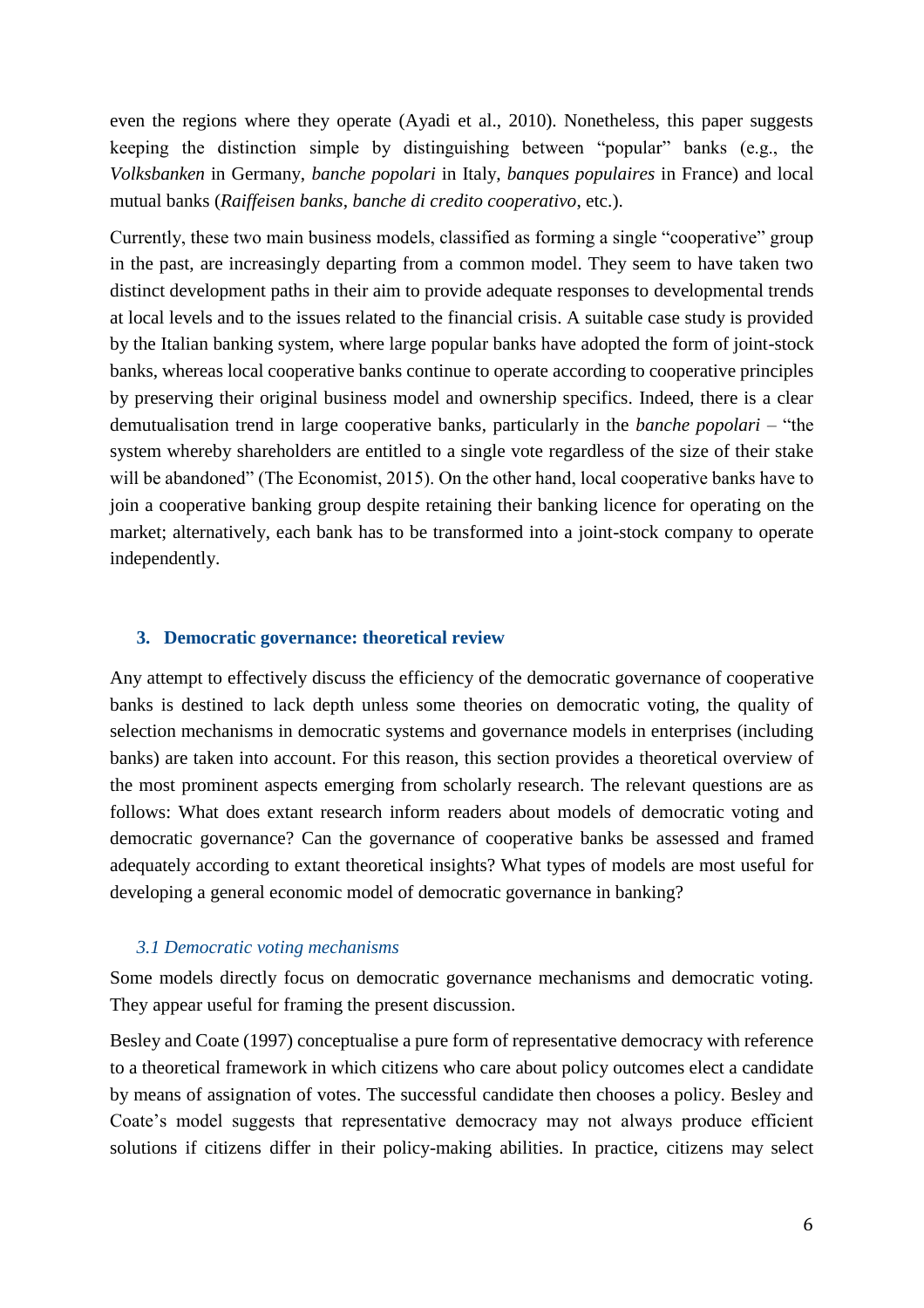representatives with lower skills, simply for demonstrating the ability to better represent their views.

In contrast, Klingelhofer (2010) attempts to improve the "citizen candidate framework" advanced by Besley and Coate (1997 and 2001) by focusing on both ideological aspects and lobbying related to democratic election mechanisms. In developing a model with ideological parties, the author shows that the existence of interest groups often influences voting results – for example, their influence makes the median voter better off. In Klingelhofer's model, lobbying *does* influence policy as lobbies are basically able to influence or even change the choice sets of voters. From this point of view, democratic voting is subject to ideological manipulation.

Based on psychologists Kruger and Dunning's (1999) evidence that people often make unfortunate choices in their selection processes, Nagel (2010) argues that democratic elections can often result in the selection of rather mediocre political leaders. Thus, he suggests that the main advantage of democratic elections seems limited to preventing lower-than-average candidates from becoming leaders. Ideal types of leaders are almost never elected by voters in a democratic process; accordingly, their election is an exception rather than the rule.

In his discussion on the models of perfect competition and pure democracy, Frey (1970) finds that in terms of income distribution, pure democracy seems quite efficient because in theory, it starts from an equal distribution of political resources, such as votes. Nevertheless, Frey concludes that in practice, this is not always the case; "in reality political resources are not distributed equally among citizens… one's vote is strongly correlated with one's economic position. The degree of information, of interest, and of actual political participation are clearly a function of income (and wealth)" (Frey, 1970: 752). Arguably, the same kind of inequalities can be found in cooperative enterprises, including cooperative banks – though to a much lower extent.

# *3.2 Democratic corporate governance*

Osterloh, Frey and Zeitoun (2011) argue that dominant corporate governance paradigms have failed to prevent opportunism – one of the main causes of the 2007/2008 global financial crisis. They define corporate governance as an institution that intends to overcome social dilemmas. They find that to increase cooperation, it is essential that the individuals at the top levels of the hierarchy (directors and managers) be endowed with "prosocial preferences" to contribute to collective goods. Furthermore, they observe that employee participation in decision making and control is beneficial to corporate organisations.

Groeneveld (2015: 12) explains that typically, cooperative banks are "governed by their members (client-owners) with direct or indirect member representation at all layers of governance. Local members or member constituencies elect Non-Executive Board members, or in some instances called local supervisors, who monitor and control local/regional cooperative banks".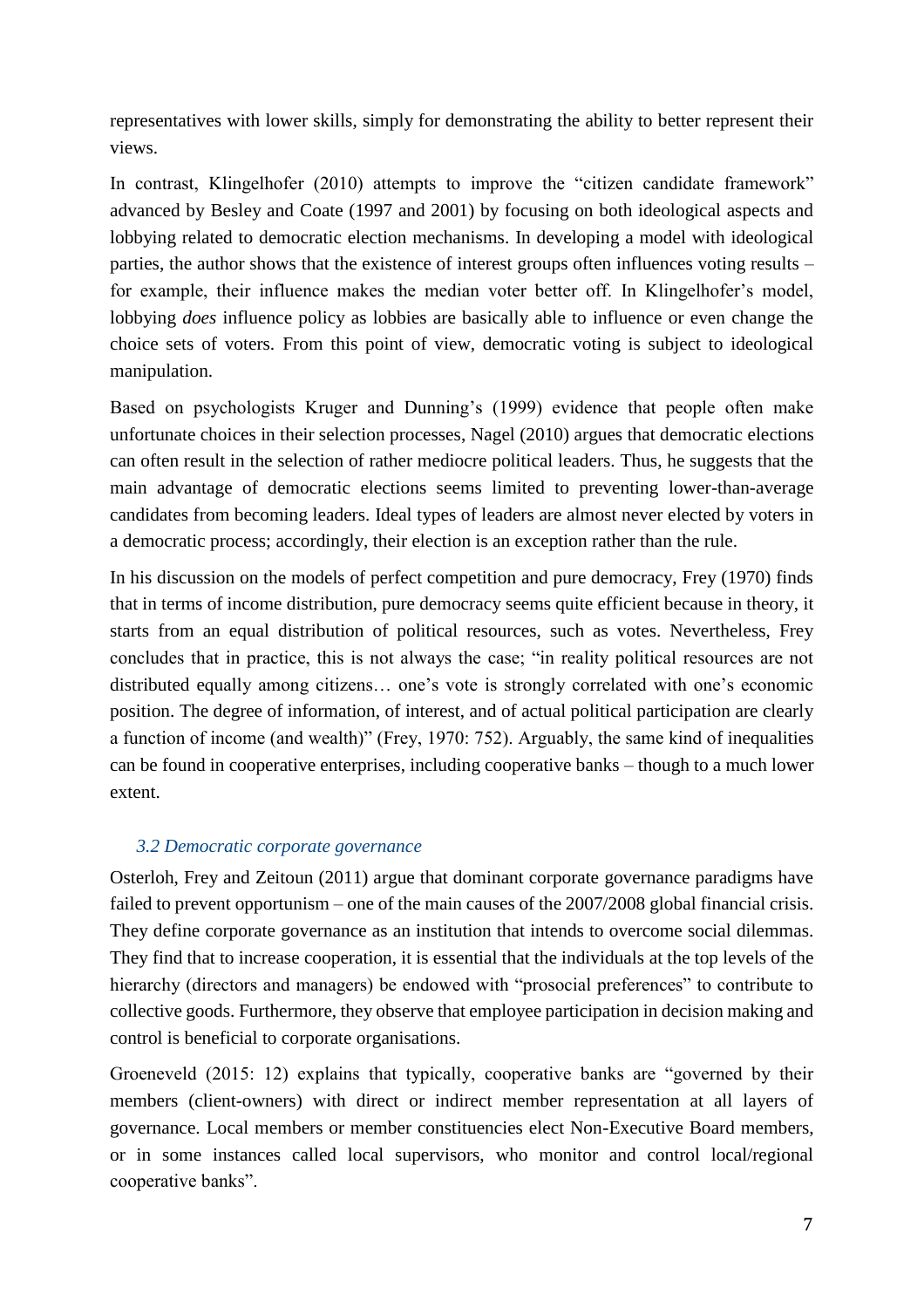The European Association of Co-operative Banks (EACB) stresses the positive outcomes of using democratic assets in the governance of cooperative banks. At the core of such a democratic model of voting is the general assembly, which allows the members' democratic participation in bank governance. Among other things, the "democratic participation of the members in the general assembly efficiently maintains the balance of power among the members as owners and the directors of cooperative banks" (EACB, 2006: 6). Moreover, votes are counted according to the "one vote per person" rule, which, from a theoretical perspective, could suffice to secure an adequate degree of social equality among the bank members. Is this really the case?

Focusing on the complex governance of cooperative banks, Alexopoulos, Catturani and Goglio (2013) distinguish among different types of control over top managers in such banks. Along with incentive schemes for managers, voting during general assemblies is a mechanism for direct control over top managers. However, according to the authors, this does not provide much information about bank members' degree of participation in general assemblies. Additionally, one of the main issues originates from the problem of groupthink (a suboptimal decisionmaking outcome resulting from the group desire for conformity), which may ultimately result in poor investment strategies by cooperative banks – particularly the larger ones.

Another issue that needs to be further discussed is the relation between control and ownership structure; this topic is particularly relevant to cooperative banks as their governance is based on a cooperative model of ownership. Focusing on Austrian cooperative banks, Gorton and Schmid (1999) find that bank performance declines as the number of members increases due to greater separation of ownership and control. Particularly, the greater the separation between ownership and control, the greater the agency costs, resulting in the low performance of such banks. Other researchers have mentioned this problem in terms of costs resulting from dispersed ownership of cooperative banks (e.g., Stefancic, 2015).

## *3.3 Democratic governance in practice*

Sarcinelli (1997) argues that cooperative banks often appear to be better organised than banks in the form of joint-stock companies. In terms of organisational efficiency, cooperative banks sometimes seem to outperform commercial banks. "[A] key strength of the cooperative banks and mutual banks is certainly their homogeneous shareholder base and a close fiduciary relationship that ordinarily makes for accurate ex ante selection of managers and constant monitoring of their action. Perhaps this is why relatively small cooperatives among shareholders who are also 'clients' have managed to outperform large profit-oriented corporations" (ibid.: 262). Recent investigations have confirmed this result (see, for instance, the case of the German cooperative banks, discussed by Jovanović, Arnold and Voigt, 2017).

However, the governance of cooperative banks has recently attracted major criticism. For example, D'Amato and Gallo (2017) empirically show the relation between low board turnover and board ineffectiveness. This result holds particularly true for small cooperative banks. One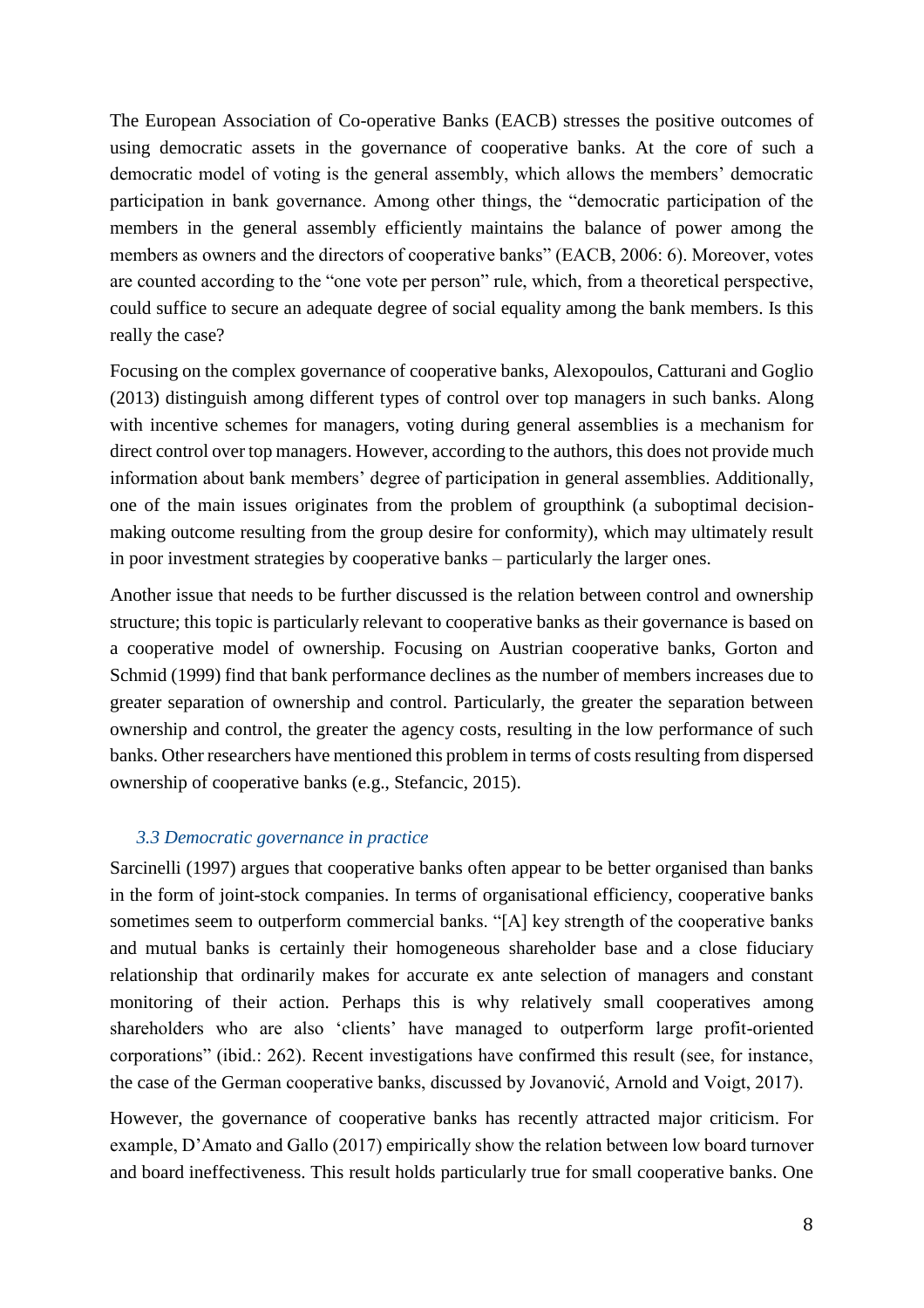of the most interesting findings from this study is that in such types of banks, board members often have the power to favour friends or even "members of the coalition of owners who elected them" (ibid.: 97). Otherwise stated, board members in cooperative banks can be tempted to deviate from policies that would be "optimal" for the entire bank (cooperative owners and the local community), preferring others that are "optimal" only for a few members.

In a sense, the problems of opportunism and suboptimal policy outcomes seem to match another issue that may often be present in cooperative banks, that is, the problem of groupthink. In fact, "the longer the directors have been on the board, the more plausible [it] is that they share a common view and possible that they agree most of the time on their decisions" (Alexopoulos, Catturani and Goglio, 2013: 406). This casts some doubts on the fiduciary relationships that are often viewed positively when applied to cooperative banking (see, for instance, Sarcinelli, 1997). However, what if trust does not solve the problem of groupthink, thus preventing effective monitoring of bank managers? What if it leads to distorted policies that do not match proper welfare – those that can be shared by all cooperative banks' members and stakeholders at large?

#### **4. Democracy: political and economic dimensions**

The apparently straightforward concept of democracy can be potentially misleading unless properly framed and discussed. On one hand, the definition of democracy depends on how the δήμος (*demos*, meaning constituency) is defined. On the other hand, democracy can be based on direct participation in decision making (direct democracy) or on the election of representatives in charge of making the decisions (representative democracy). However, with the increase in dimension, direct democracy is no longer viable<sup>3</sup>. Therefore, in the following subsections, democracy is intended as representative, and the focus is on the definition of *demos* in political or economic terms.

#### *4.1 Political democracy*

 $\overline{a}$ 

In contemporary public discourse, the term "democracy" often refers to a political system based on the separation of power – one in which citizens have the right to vote to set their political choices and preferences and the ability to exert an adequate degree of control over political power. Democracy is in practice often based on antagonism, which means that it is conflictual in its very essence; it needs to constantly solve internal issues (Manin, 1987; Mouffe, 2000). Despite this fact, unless citizens actively participate in elections, show thorough interest in the outcomes and are well informed about their political alternatives, democratic systems are at risk

<sup>&</sup>lt;sup>3</sup> The fact that the essential conditions of democracy are challenged by factors such as dimensional growth is first noted by Montesquieu in *De l'esprit des lois* (1748). Similarly, Kelsen (1920) argues that in a representative system, the democratic element is substantially diluted and weakened.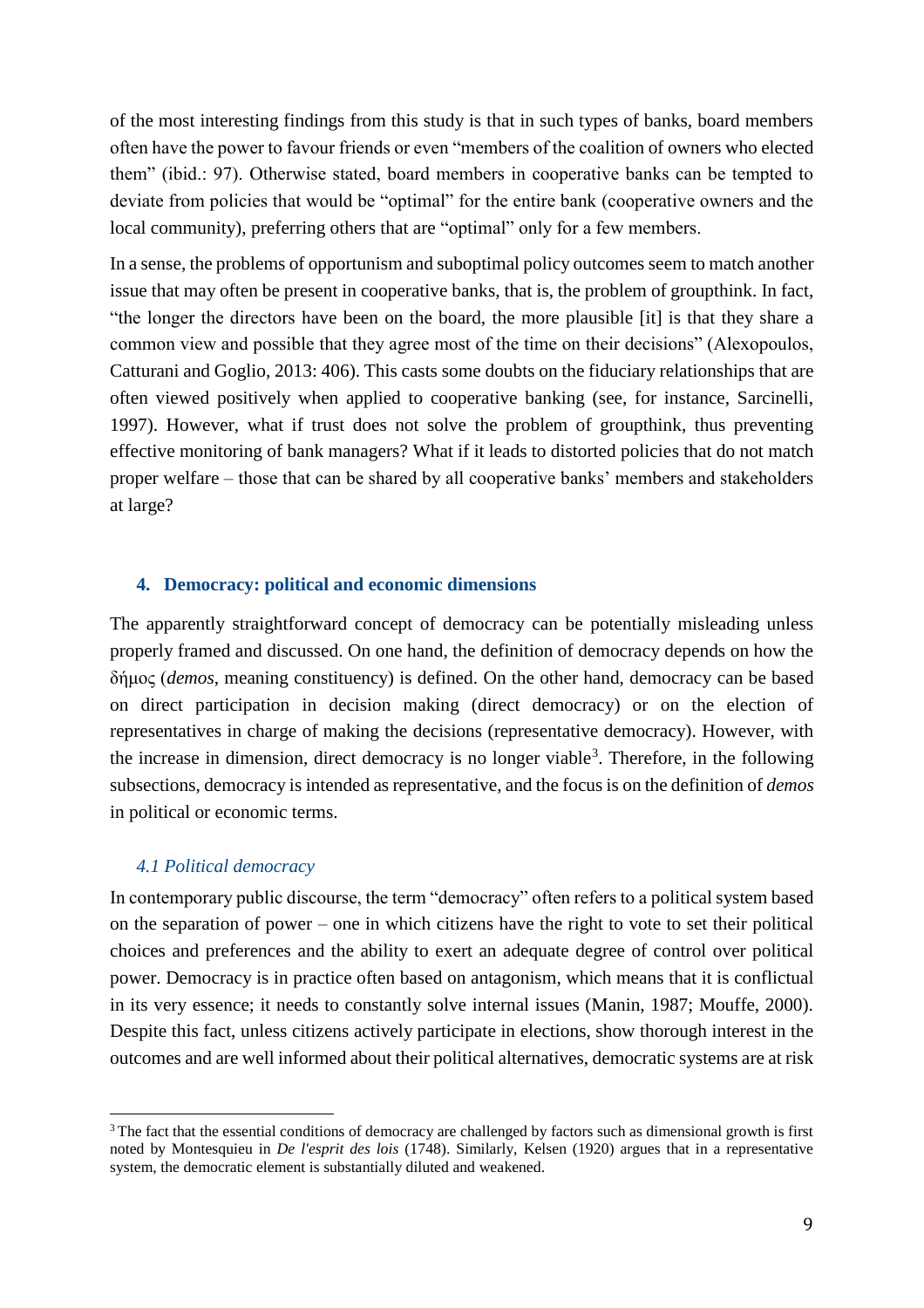of failure (Sartori, 2008). It should be noted that democratic rights originate from citizenship, whereas in banks, they originate from ownership and investment. This distinction should be kept in mind throughout this paper.

According to John Stuart Mill (2011 [1861]), those who make decisions need to be competent, wise and objective with respect to a set of different types of interests of stakeholders. Referring to Mill, Dahl (1989) suggests that from an organisational perspective, democracy tends to adequately secure the protection of fundamental individual rights/interests. This is only viable if individuals possess the strength and the tools to protect their own rights/interests. Since such interests are usually diversified and do not necessarily match each other, the outcome is a game of plural organised interests in competition. Therefore, a solution (i.e., *governance*) is really democratic when none of these interests is left unaddressed or unprotected. The question then is not just whether cooperatives (particularly when they grow above a threshold) can better achieve this optimal result (democratic governance) compared with other forms of organisation but also whether in pursuing this goal, they may end up facing the problem of inefficiency – to the point that their survival on the market or their capacity to offer a public good could be questioned.

Therefore, for Dahl, perfect democracy is difficult to achieve in practice. He identifies a set of prerequisites for a well-functioning democracy, such as citizens' effective participation in a democratic process, voting equality, proper understanding of policies and their potential outcomes, control over political agendas and inclusiveness (equality must be extended to all citizens in the state). As a form of government, democracy can pave the way for a number of desirable outcomes, such as self-determination, the protection of personal interests, political equality and prosperity (Dahl, 2000). In this regard, the principle of arriving at a decision through a majority vote is democratic if – and only if – the preferences expressed by the voters are determined freely. This happens when there is no significant conditioning and when the information is both accessible and transparent. There should also be a thorough public discussion on the main issues/arguments at stake. Alternatively, there may be incomplete information or not well-defined preferences in the beginning, yet the deliberative process needs to gradually solve these internal contradictions (Manin, 1987).

Furthermore, the decisional autonomy of managers should be mentioned, that is, their behaviour may often divert an organisation from its objectives (agency problem) – as already discussed by Rousseau (1762) in his *Du contrat social*. This issue is particularly relevant for assessing efficiency in cooperative governance. With reference to the figure of the "magistrates", Rousseau (1762) suggests three kinds of behaviours/motivations on which their actions are based: an individualistic approach seeking personal advantage and benefits, a corporate approach aiming to secure advantages for the magistrates and finally, a general approach intending to produce optimal social outcomes (which ought to be the primary motivation of the magistrates). Similarly, Michels (1910) argues that those who are closely connected to an organisation and draw prestige from it are willing to fulfil the conditions for its consolidation;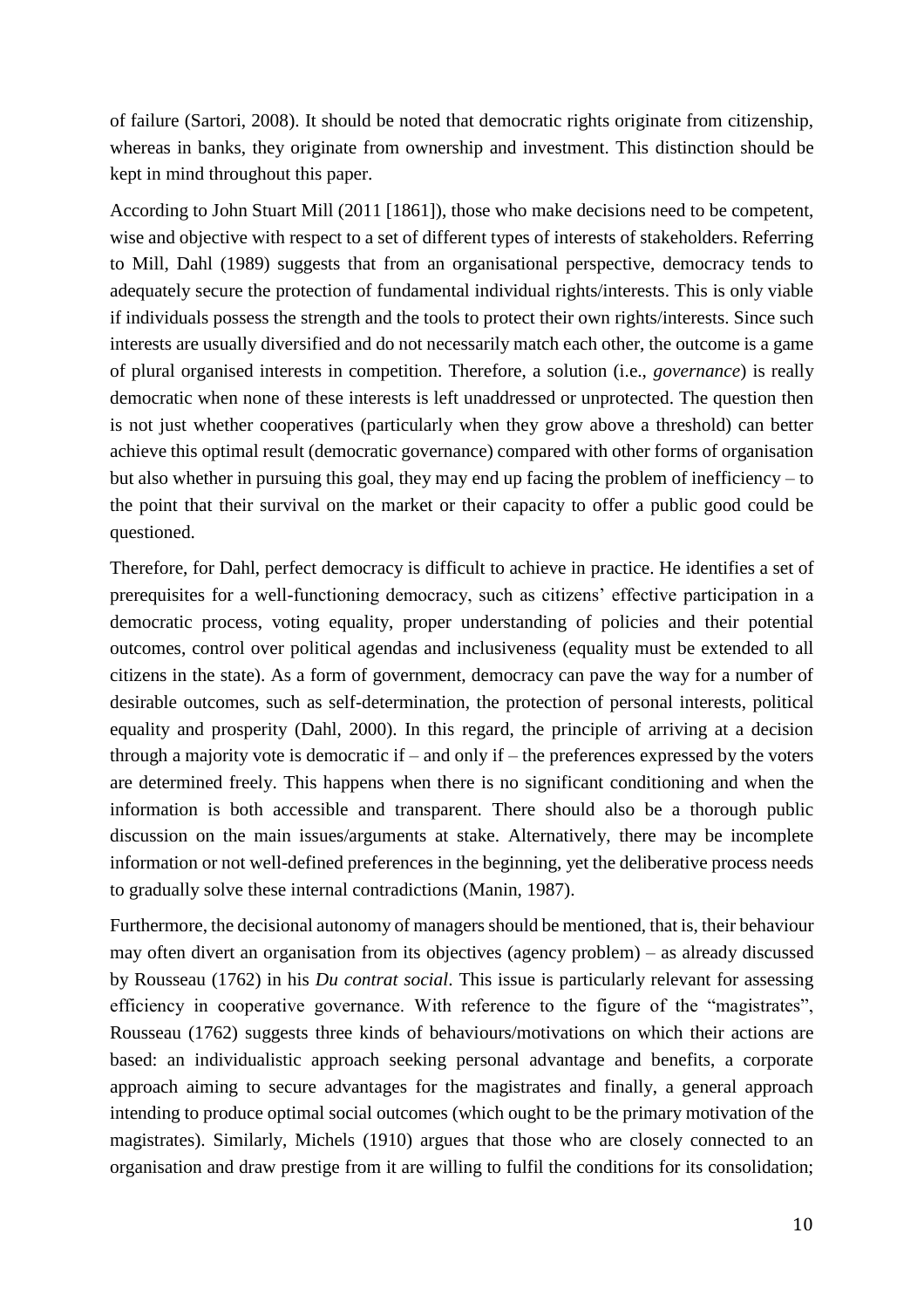however, this may clash with or prevail on the original goals on which the organisation has been founded. According to Michels, the "iron law of oligarchy" states that all forms of organisation, regardless of how democratic they may be at the start, will eventually and inevitably develop oligarchic tendencies, thus making true democracy impossible to achieve in practice<sup>4</sup>. Moreover, the mass of voters is influenced by those with more tactical skills, knowledge and power (persuasion tools), hence the possibility for small social groups to become influential or even occupy a dominant position over others. After all, Plato in his *Menexenus* already convincingly states that a democracy approximates an aristocracy (or perhaps, only an oligarchy), with the approval of the mass of voters. Arguably, all this adds to the problem of groupthink.

Whether democracy is a prerequisite for a prosperous economic system is hence open to debate. According to Galli (2011), democracy comprises several social aspects, including private economic interests, among others. Some liberal economists suggest that democracy could not exist without capitalism, as if the political order would heavily depend on the economic system and the system of production (see Usher, 1981). However, particularly after the global financial crisis, there is awareness that matters are not so straightforward.

## *4.2 Economic democracy*

Economic democracy can be viewed as a potential outcome of evolution, starting from either capitalism or socialism. In such a system, most of the economic enterprises are democratic worker-owned firms (Dahl, 1985; Ellerman, 1990). Generally, there is substantial agreement that such a system is based on three pillars: the market, workers' self-management (or an approximation of it) and social control over investment (Malleson, 2014).

From this point of view, the concept of democracy has mainly economic implications; for example, investment is under substantial social control (Krätke, 2008). However, it should be noted that economic democracy does not require the abolition of private property; other types of reforms and contractual changes are more essential for its establishment and subsequent consolidation. According to Ellerman (1990), democracy and private property of firms do not essentially clash with each other. The fact that democratically managed firms owned by employees can be indeed competitive on the market suggests that property rights can remain largely private.

#### *4.3 Democracy within enterprises and banks*

 $\overline{a}$ 

The above-mentioned arguments pave the way for an appraisal of cooperative firms. If political democracy is based on citizenship, then democracy in these enterprises is based on cooperative ownership. Property rights provide the right to vote, but voting mechanisms in cooperative firms differ substantially from those that are typical of shareholder firms. Indeed, a distinctive feature of cooperative firms is that they are organised according to the "one person, one vote"

<sup>4</sup> "Democracy means organization, organization means oligarchy, hence democracy means oligarchy".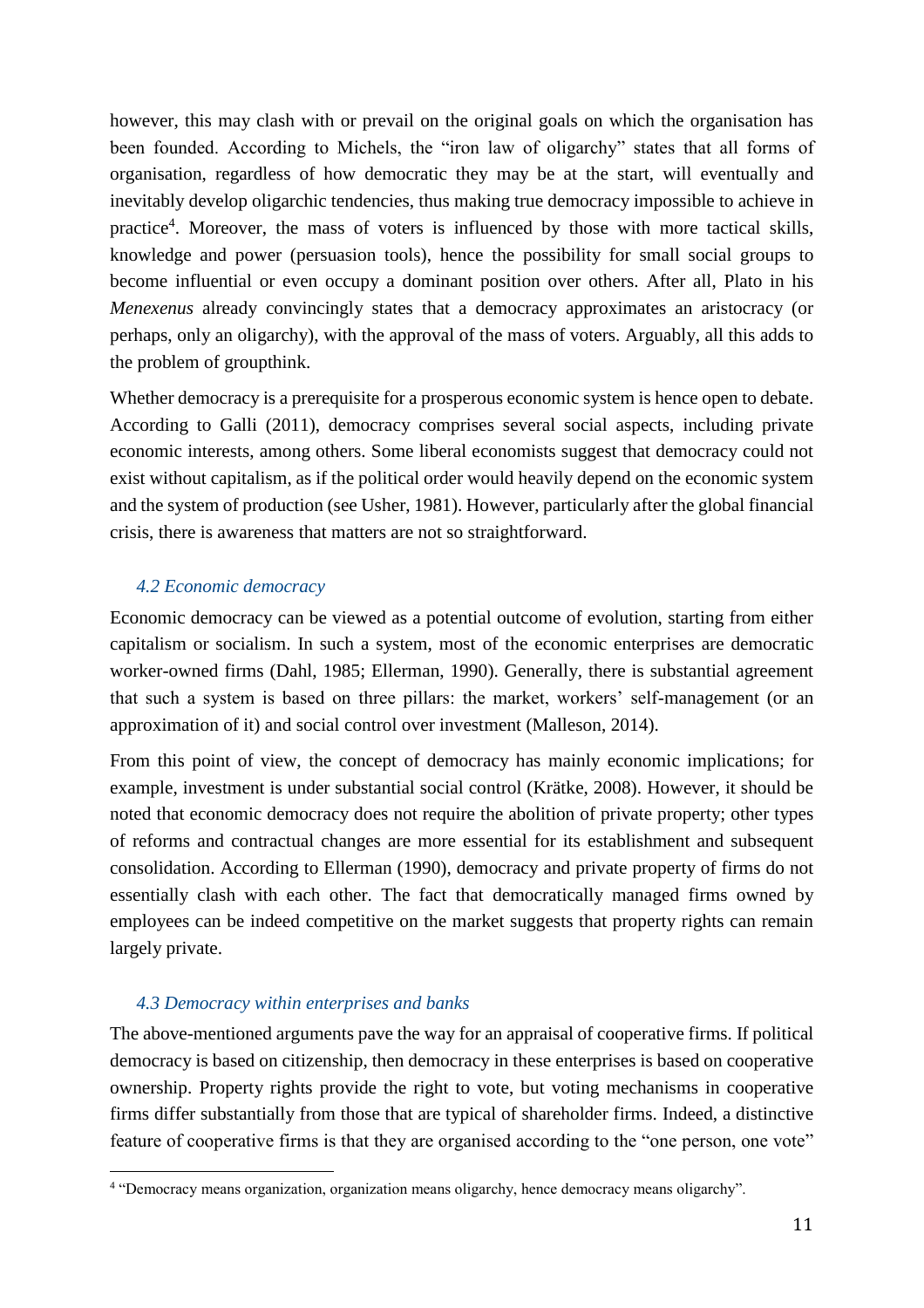principle, often viewed as an example of equal voting rights within firms. Some scholars define cooperative firms as "self-governing economic enterprises" as they are controlled democratically. Otherwise stated, the "enterprise's citizens" determine how the revenues generated by the firm are to be allocated (Dahl, 1987).

A characteristic feature of these enterprises is membership. "[T]he members themselves would decide on the principles according to which wages, salaries, and surplus were to be distributed among members. Their choice of internal distributive principles would depend on factors that are very far from predictable, including their implicit and explicit beliefs about fairness, which in turn would be influenced by tradition, the prevailing culture, ideology, religion and the like" (Dahl, 1987: 197).

The same principle should apply to cooperative banks, formally owned by members with the right to participate in their decision-making processes. In contrast to the position of Malleson (2014), who advocates for publicly owned banks, it is suggested in the present paper that this specific bank typology (rather than public banks) fits well in economic democracy. However, it should not be forgotten that cooperative banks constitute a specific type of cooperatives; they may better approximate the standard definition of banks than the definition of a typical cooperative enterprise.

To sum up, economic democracy is closer to political democracy when the workers are the constituency. In this sense, since being employed is a precondition to joining the constituency, similar to citizenship, the two types of democracy are equivalent. Citizenship or work makes a person a member of the *demos*. In a cooperative enterprise, the requirement for membership is to belong to the tight community (the firm). Matters are different in the case of cooperative banks, since the assessment of the constituency derives from being members of a loose community of consumers and from the payment of a fee. The difficulties in classifying such constituency become even more pronounced with the increase in both the size of the bank and the heterogeneity of the membership.

# **5. Methodology**

The empirical analysis of these issues is a demanding task as data on cooperative banks are not easy to access at a European level. It is also difficult to empirically bring together and then test cooperative banks of different types, such as standard local cooperative banks, credit unions, building societies that operate in the UK or other types of mutual banks operated by local communities or cooperatives.

The analysis is kept simple since the purpose of this paper is to discuss the above issues in layman's terms rather than to provide definitive conclusions on such complex issues. At present, the approach is rather descriptive and largely influenced by the theoretical framework provided by Hirschman in his treatise *Exit, Voice, and Loyalty* (1970). The latter sets a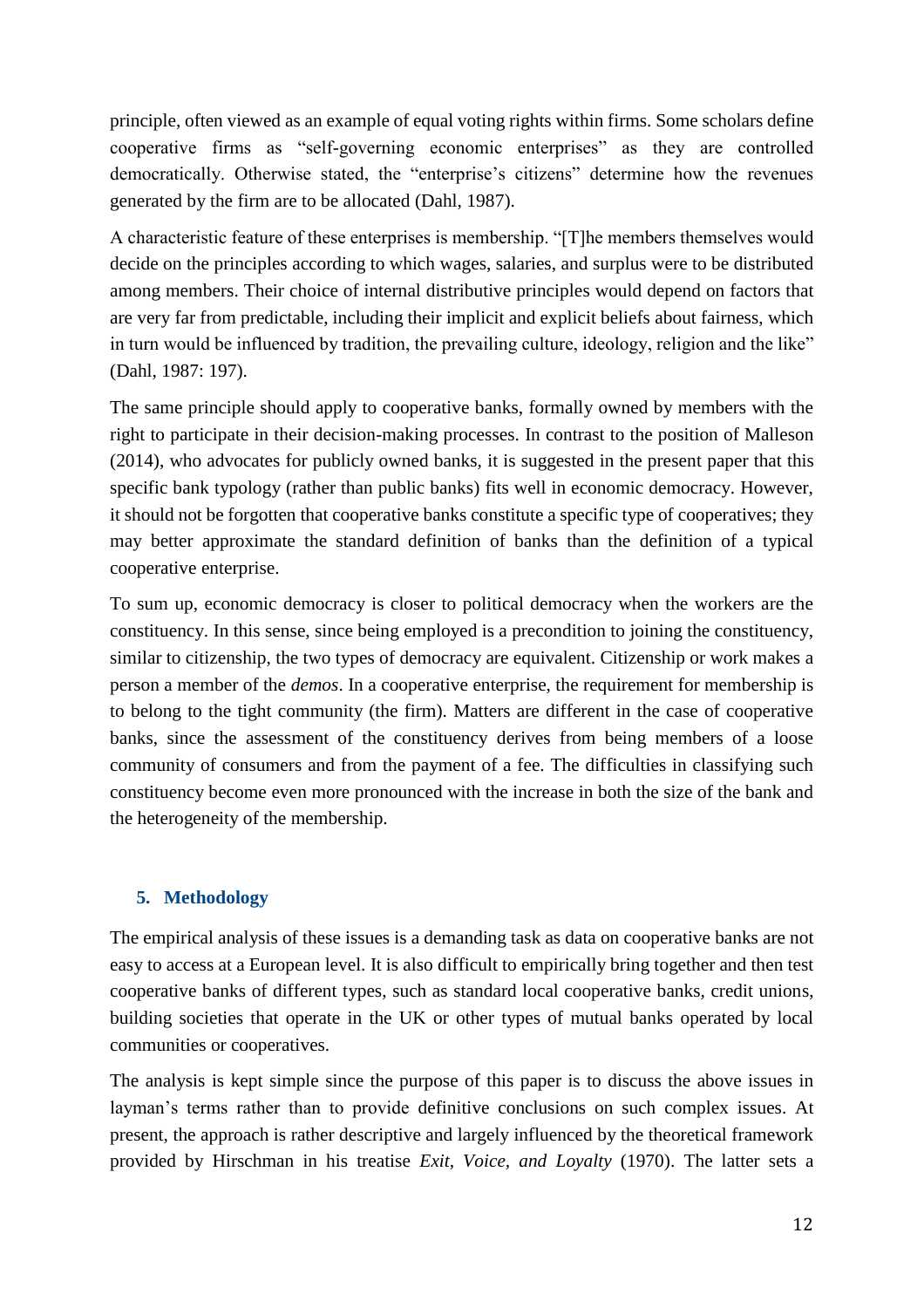framework based on concepts such as "exit", "voice" and "loyalty", which can improve current accounts focusing on the governance of cooperative banks by allowing administrators to account for the discontent expressed by members. Drawing on Hirschman's work, it can be assumed that a bank's administrators use the loyalty of members–customers to shield themselves from the critical assessments in place due to competition mechanisms.

Despite recognising that some of Hirschman's concepts are not that easy to grasp and are subject to interpretation (Withey and Cooper, 1989; Graham and Keeley, 1992; Leck and Saunders, 1992), it can be safely assumed that too much loyalty may have counterproductive effects, such as limiting the members' willingness to monitor. On the other hand, frequent exit may drain the bank's financial and relational resources, substantially decreasing the power of "voice" (the best members may decide to exit, leaving the bank poor).

The approach advanced in this paper can be defined as a political model, in the sense of focusing on both voting mechanisms and tools to express discontent or in contrast, enhance loyalty. The focus is on the side of "voting rights", critical capabilities of members, their ability to correctly interpret bank policies and the kind of opportunities they have to provide constructive criticisms. At the same time, the framework tries to capture the notion of the bank's "efficiency", here understood as an ability to recover productivity after slacks and/or to properly overcome periods of slacks. The advantage is that this definition holds true, irrespective of the objective function pursued by the bank.

# **6. An economic model of the discontent of cooperative banks' members**

Democracy allows the *demos* to participate in the decision-making process through elected representatives. The underlying assumption is that the constituency is interested in doing so. This section presents a novel discussion on the peculiarities of bank governance, comparing members' and shareholders' owned banks by referring to Hirschman's seminal work *Exit, Voice, and Loyalty* (1970). Hirschman discusses the ways of reacting to deterioration in business firms or more generally, the lack of satisfaction in organisations. He provides a set of concepts and ideas, which form a valuable framework to critically assess governance mechanisms in banks, beyond the voting rules.

# *6.1 Preliminary considerations*

Hirschman's framework is meant to be generic across firms. However, it is important to specify some peculiarities of banks in general and of cooperative banks in particular to gain a better understanding of their governance mechanisms and to provide proper contextualisation of relevant problems.

First, banks mediate between the demand and the supply sides of credit and provide financial services; they never manufacture goods to be consumed. This has an effect on how discontent in banks can be voiced by their customers, in contrast to customers of ordinary firms. Second,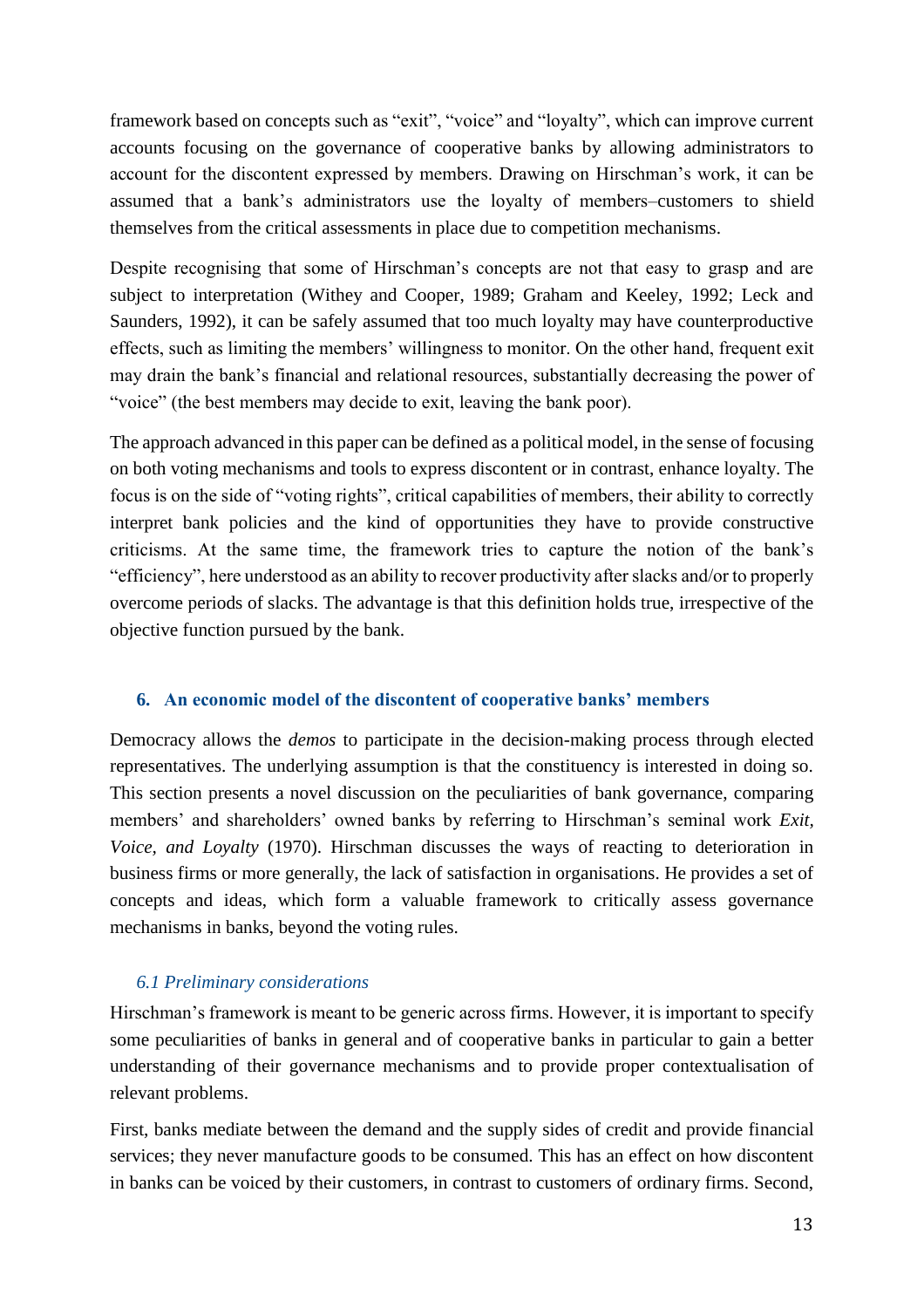building trust and maintaining loyalty are more complex in financial intermediaries since customers pay for services and products whose future value is uncertain, which implies risk taking.

It should be noted how – among the banks' settings – members and shareholders differ. First, an individual becomes a member by investing a small amount of money (someone just needs to buy a share). The purchased share is not tradable, and the risk on its future value is basically negligible. Shareholders buy many shares. The higher the number of shares is, the greater the risk taken becomes and consequently, the higher the interest in the governance of the bank will be. To cite Williamson (1986), it can be argued that shareholders have strong incentives to participate in governance, while members hold weak incentives. Second, while in cooperative banks, members are both owners and clients simultaneously, in shareholder-owned banks, clients are not necessarily shareholders and vice versa.

# *6.2 A governance framework for banks in a positive period*

When the banks' economic performance meets the expectations of both clients and owners (i.e., members or shareholders), the governance mechanisms are straightforward. Figure 1 offers a simple representation.



#### **Figure 1. Democratic governance**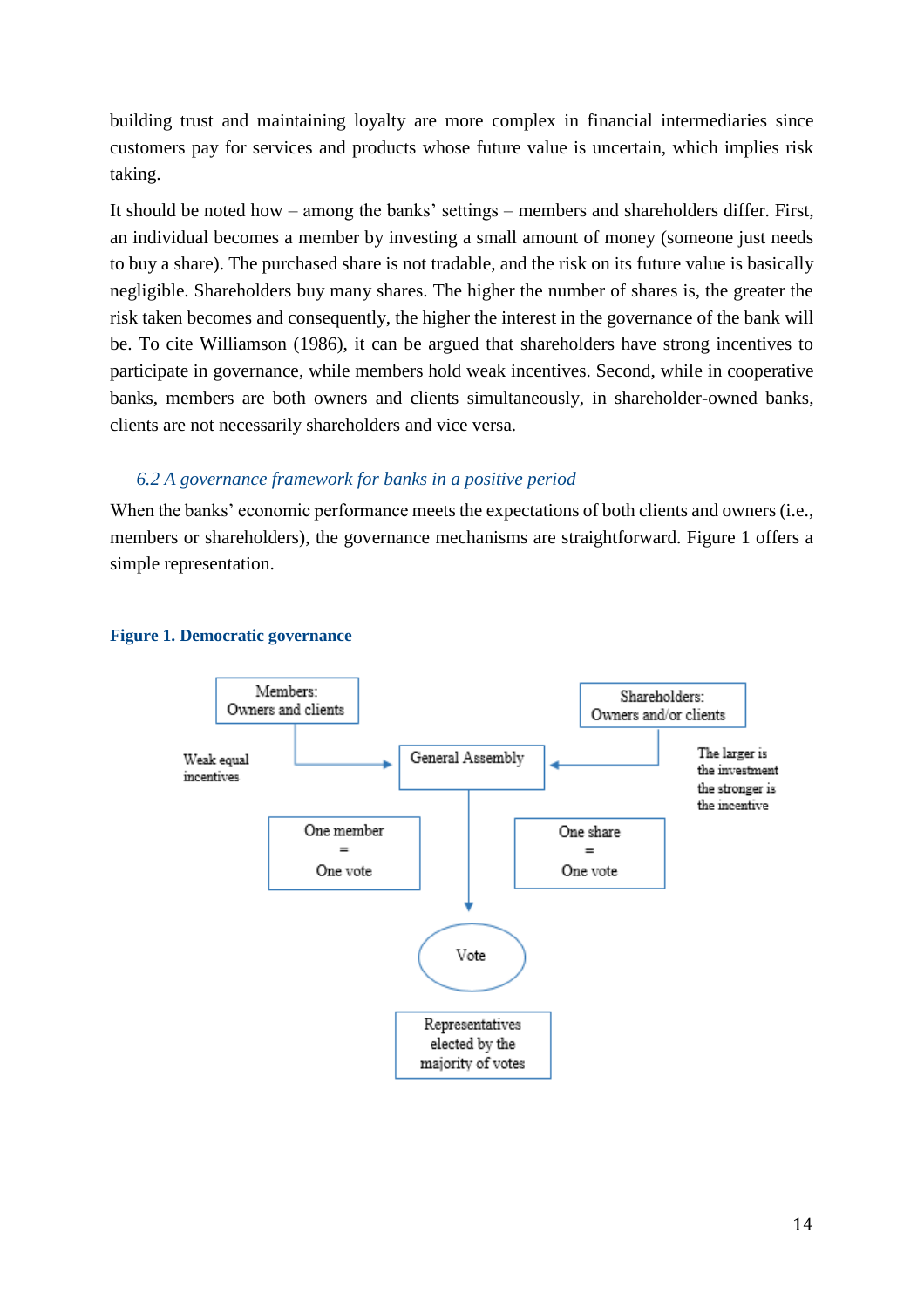In joint-stock banks, shareholders with sufficiently large amounts of shares sit in the general assembly and vote to elect their representatives. Smaller shareholders lack the incentives to sit and vote since their decision power is negligible. They implicitly transfer their property rights to larger shareholders whose interests are prominent and whose decisions should increase the value of their shares.

In cooperative banks, members will all have the same (weak) incentives to participate in the general assembly. Their vote has equal weight and should identify those administrators among the individuals of the local community who are able to represent the various interests of the territory.

## *6.3 A governance framework for banks in a negative period*

According to Hirschman's framework, when trust in firms decreases, customers have the possibility to express discontent by either switching firms or voicing their dissatisfaction.

Similarly, ordinary customers (i.e., not owners) of both joint-stock and cooperative banks can switch to other banks in case they are not pleased with the terms and conditions and services provided by the cooperative banks, its performance or general outlook. Matters become much more complex when focusing on governance issues.

In joint-stock banks, as in shareholder companies, investors can decide to be loyal and wait for better times, especially when their number of shares is relatively small. Shareholders with stronger incentives might voice their discontent and try to influence the board's decisions by expressing their views about management at the shareholders' meetings. Powerful shareholders have the ability to effectively discipline managers if the latter's strategies are not viewed as successful enough and then to align the strategies to the shareholders' expectations. Finally, they can sell their shares when the bank performance is below their expectations and their lobby pressure has no impact on the board. However, it should be observed that different from cooperative bank members, shareholders might have a strong incentive to exit the bank during positive periods as well, given by the extra profit derived from the capital gain. These shareholders' loyalty is very low, while the capital incentives are high. This case is not contemplated for cooperative bank members.

In cooperative banks, shares are usually not tradable (Ferri, Kalmi and Kerola, 2015). Instead, the most powerful tool in the hands of members is "utterance", to express their eventual dissatisfaction, concerns or disappointment in the bank. In other words, the general assembly is the place where participating members can direct their utterances to the cooperative bank managers and representatives. However, this implies an individual position grip. The problem is to clarify how often this tool is really used by cooperative banks' members when faced with adverse circumstances. Stated otherwise, how representative, trustworthy and efficient is the democratic governance in cooperative banks?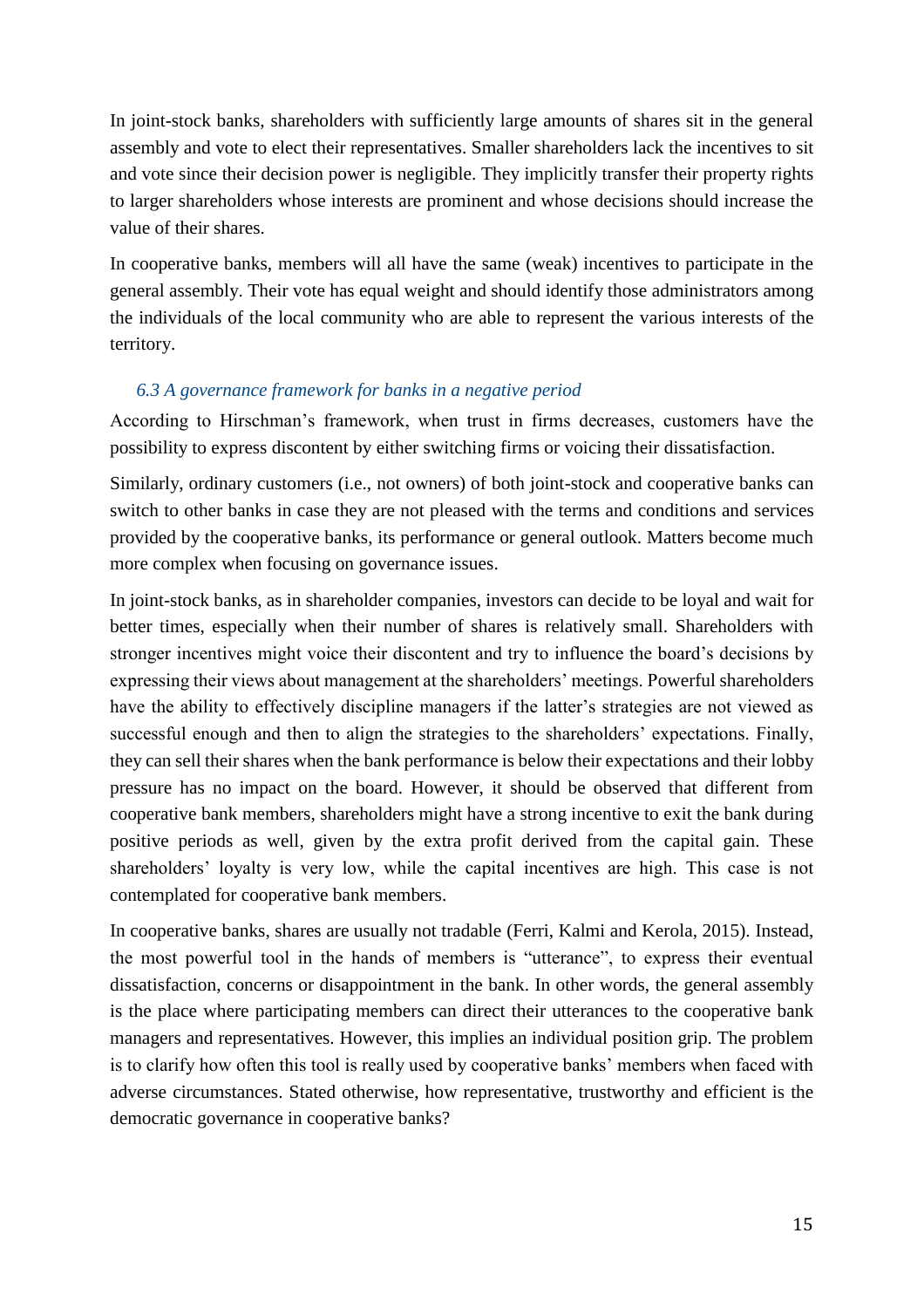Several practical limitations are related to the model of governance in cooperative banks, all of which can in some way restrict the efficiency of the utterances of members during the assemblies. The following are examples:

- A cooperative bank's members may be loyal to their bank and may decide to remain so even during times of distress.
- Most members may simply be unable to detect deficiencies in the bank in a timely manner (due to limited information or *limited ability to monitor* the top managers and administrators).
- Members may simply lack enough incentives to adequately monitor managers and administrators (*limited willingness to monitor* managers); weak incentives lead to not feeling the need to assess the risks faced by the bank.

The above-mentioned issues can be inferred by considering the specifics of membership on which cooperative banks are based. Nonetheless, another important observation should be made regarding the assumed democratic governance of cooperative banks, that is, they operate mainly at a local level. Operating *locally*, referring to *local* stakeholders and addressing *local* economic needs are all characteristic dimensions that distinguish these banks from large commercial banks, on one hand, and former cooperative banks that have been transformed into joint-stock banks, on the other hand. The constituency was originally based on the *jus comunitatis*. With the increase in size and in the heterogeneity of members, the *jus comunitatis* is no longer sufficient to explain the governance mechanism.

Arguably, the fact that cooperative bank governance mirrors the local dimension (e.g., the local culture) influences the voting mechanisms of members, particularly when the situation becomes problematic. Members who feel particularly attached to the bank (loyalty) may be unable to consider switching to another bank in times of distress. From a theoretical perspective, cooperative values may thus function as deterrents to exiting the bank. However, "exit" may not be a common option for members; incentives to withdraw their membership may be rather weak even when the cooperative bank does not perform well. Managers and administrators of cooperative banks seem quite safe from this disciplining mechanism.

An alternative is that customers switch to different banks yet retain their membership in the cooperative bank. This "half-way exit" is a fourth possibility that is not included in the original version of Hirschman's framework. The figure of the member no longer overlaps that of the client. Members as clients actually exit from the cooperative banks, while as owners, they become *passive*. Passive members do not sit in the general assembly, renouncing their property rights. There are various explanation for such behaviour, as follows: (i) Asking for the reimbursement of their shares will not give them any extra profits, especially in times of turmoil when only the actual value of the share can be paid back, not the entire amount with interest. (ii) It can be more acceptable from a reputational perspective, given the individual's role in the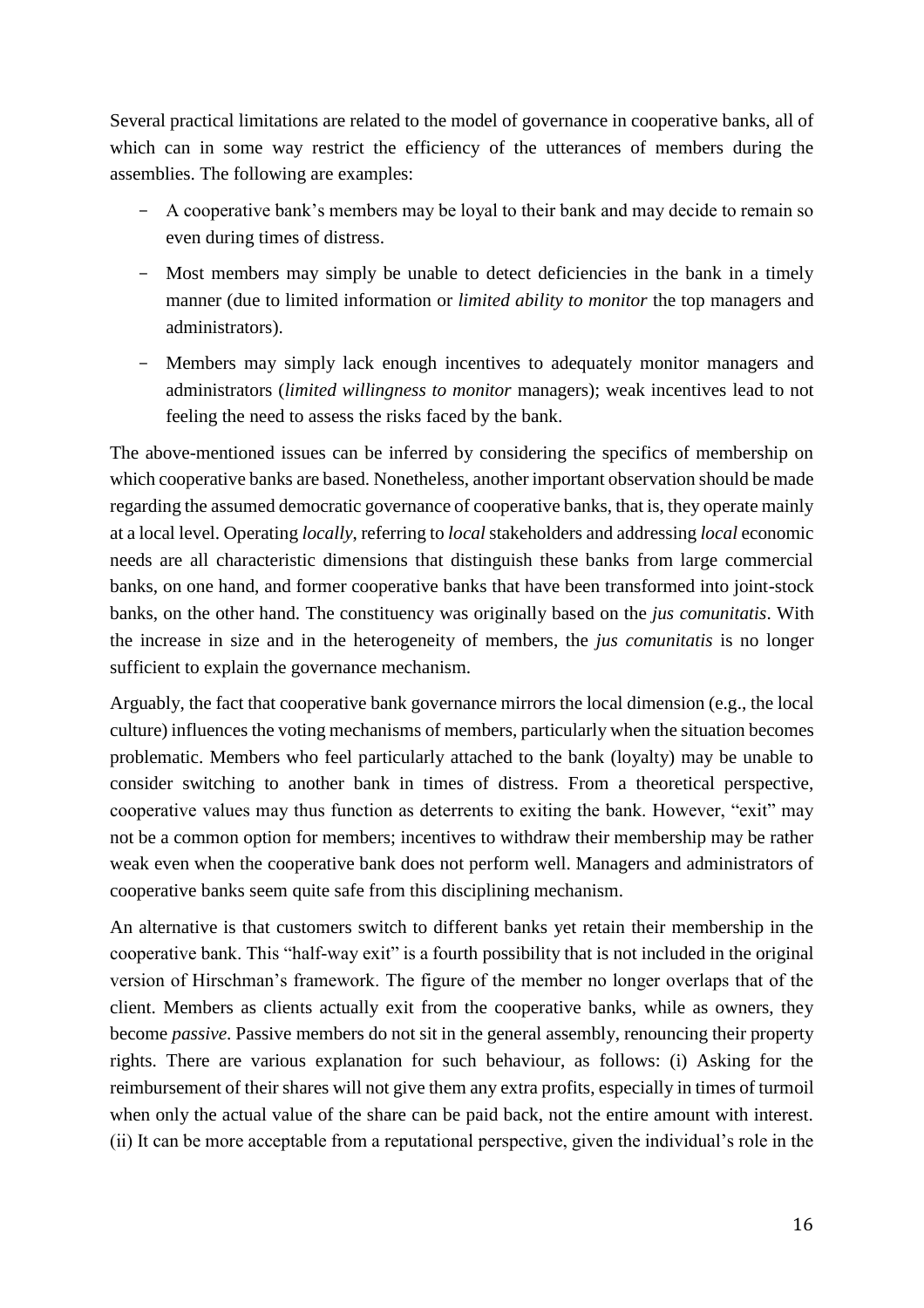local community. (iii) It is easier to switch back to cooperative banks when the negative period ends (see Figure 2).



#### **Figure 2. Democratic governance with "half-way exit" option**

"Utterance" might be an alternative when trust in cooperative bank managers and administrators decreases for some reason. "Utterance" can be best used during the general assemblies. However, it should be asked whether utterance is sensibly used to express a member's own disappointment with the management. As suggested earlier, utterance may be limited to members who are *willing* to say something and to those who are *able* to say something *meaningful* (since not every member may be able to technically evaluate the bank's performance, the risks that it faces, etc.). Most members may be rather interested in negotiating their own agreements in the best possible terms with the bank and perhaps, in little more than that.

Technically, there can be no true democratic governance unless members are both able and encouraged to voice their dissatisfaction and criticisms towards the management because this is one of the few tools available for cooperative banks to obtain feedback and constructive criticism from their members, which are then useful for updating their strategies and policies. This would also be the way to provide arguments for a change originating within the bank. However, this means that members should actively participate by attending general assemblies,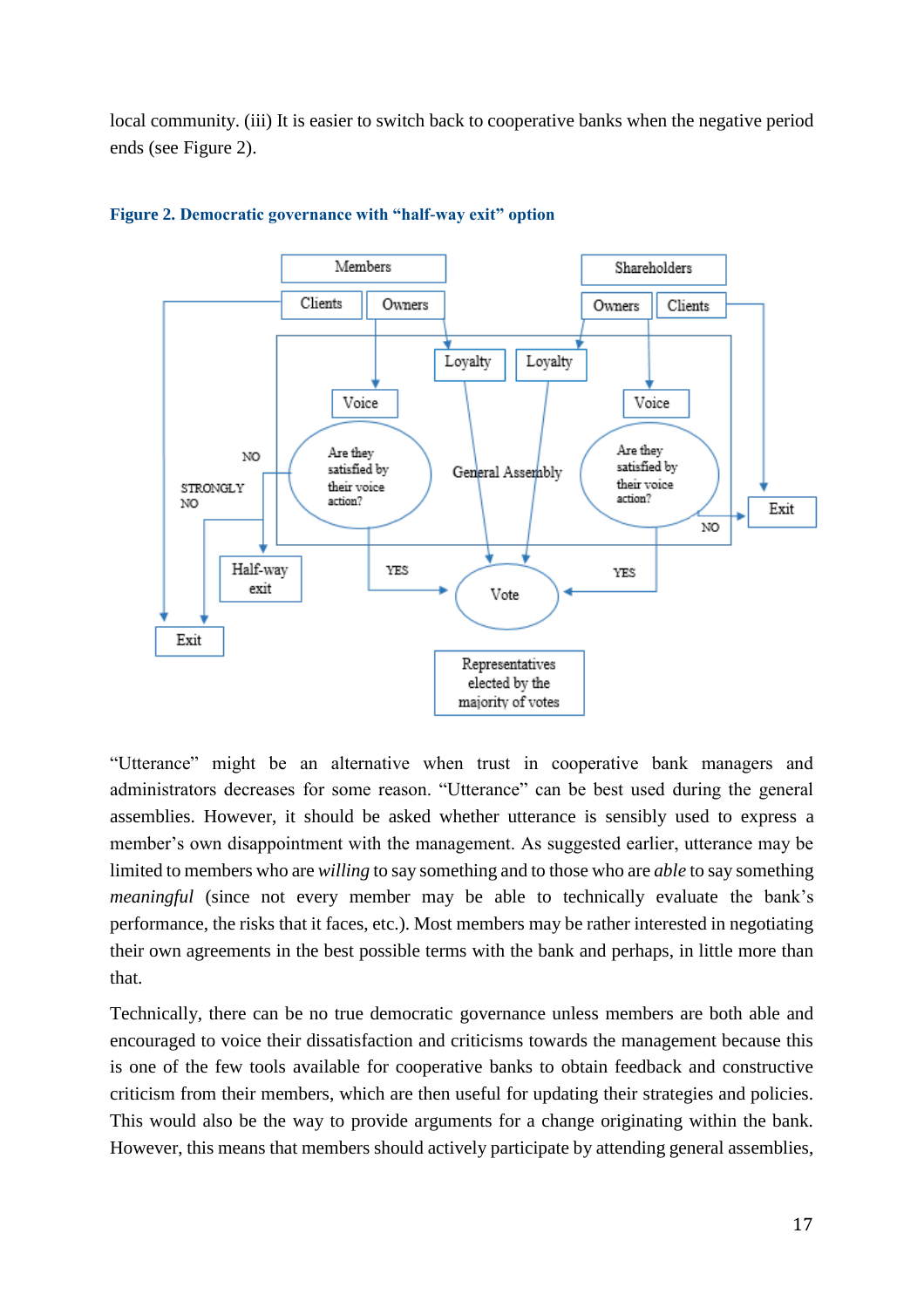monitoring the management, seeking ways to properly evaluate the bank's performance and expressing their opinions.

Unfortunately, this task is both difficult to secure (due to the dimensional growth occurring through consolidation, mergers and development of cooperative banks) and costly for individual members in terms of the time spent to collect information and their personal reputation. Under such circumstances, keeping members participative and well informed becomes increasingly difficult. As a result, the top management of cooperative banks is reinforced – that is, safe from both (constructive) criticisms and from the discipline eventually coming from competitive mechanisms. Unless this point is properly addressed, the possibility of adequately improving the democratic governance of cooperative banks will remain remote, despite their voting rule.

# **7. Relevance and discussion**

Starting from the definition of the constituency according to the types of banks, this paper has analysed the mechanisms of governance beyond its function as a mere voting tool. Comparing shareholder-owned banks with cooperative-owned banks under the framework adapted from Hirschman (1970) reveals how a cooperative bank's members can in theory choose to exit from the bank as clients and to stay as passive owners during negative economic phases. This "halfway exit" is due to two main factors. First, shares in cooperative banks are usually not tradable. Referring to the applied governance framework, this means that "a full exit" may not be a common disciplining tool in such banks. It therefore follows that options for sanctioning managers are limited in such banks. Second, given the low value of their investment as owners, it is inconvenient for cooperative banks' members to renounce their property rights (even if not claimed), from both economic and reputational perspectives.

In contrast, the most powerful tool for a cooperative bank's members to express their dissatisfaction is through utterances. To be effective, such a tool requires the members' strong commitment to monitor the bank managers and the bank's performance. This seems an ongoing problem due to the consolidation process of such banks (e.g., through mergers), at least in some European countries. Arguably, the larger the cooperative bank is, the more difficult it becomes to express discontent publicly as the general interest in the bank may decrease among members, with the growth of the latter.

Moreover, the cooperative bank members who voice their dissatisfaction or provide critical feedback during the general assemblies *de facto* take a critical stance towards the managers. This suggests that reputational issues are at stake – the stronger the member's role in the community, the higher the reputation at stake. In cooperative banks, a member's "weight" – in terms of his or her influence on banks' choices and on other members' bias – is proportional to his or her economic and political positions in the local community. This introduces noneconomic elements that can have detrimental effects on the bank over the long term. The recent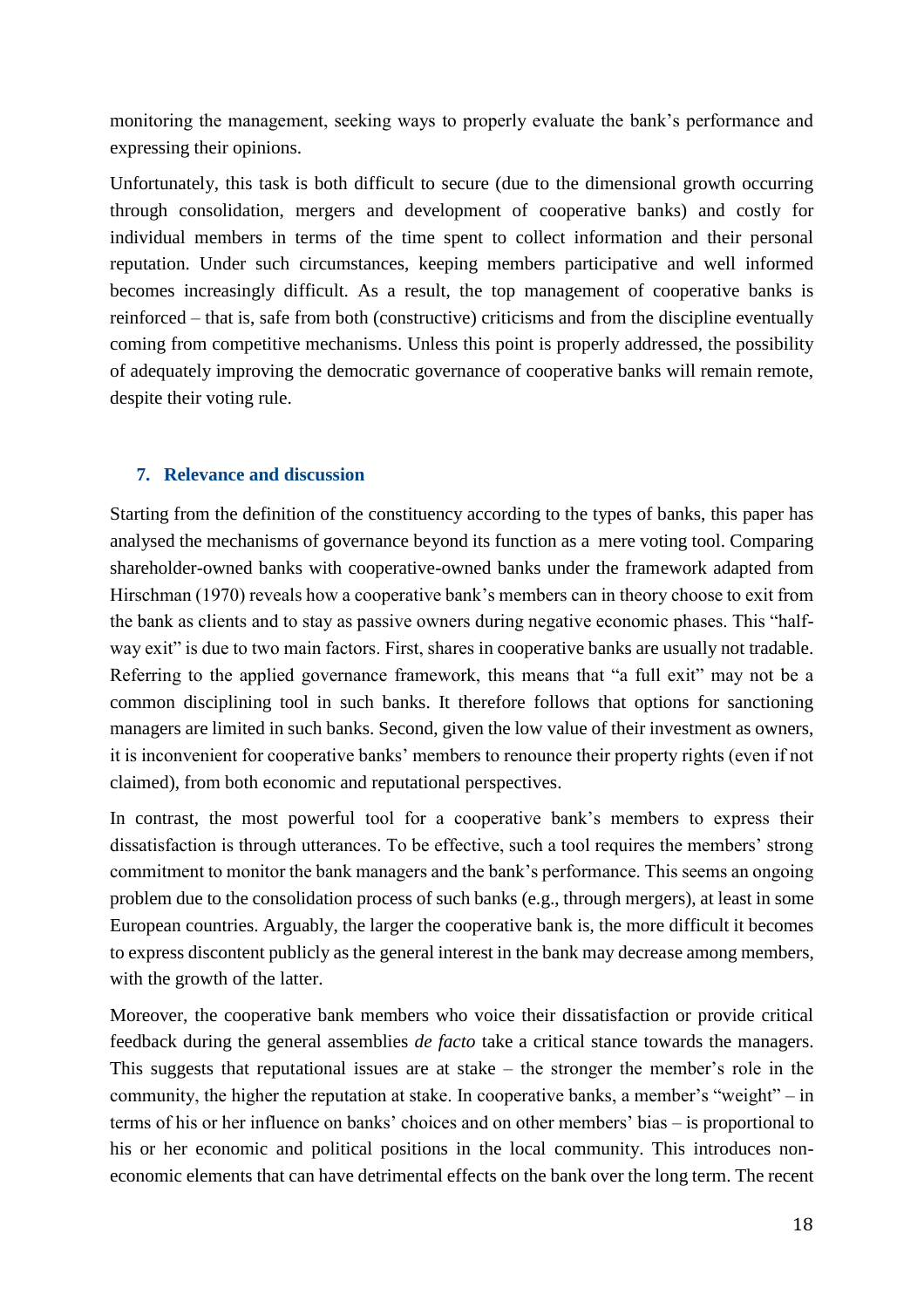failure of some Italian *banche popolari* operating in the Veneto region (specifically, BP Vicenza and Veneto Banca) stands as a straightforward example of this problem, which should no longer be underestimated by the regulators.

This situation has several practical implications. For instance, while loyalty and trust should be constantly fostered by cooperative banks, this effort necessarily requires the members' commitment to the bank itself. Nonetheless, loyalty should under no circumstance preclude the possibility of utterance. Utterance in cooperative banks is essential to contrast the group desire for conformity. An organisation that recognises the positive effects of utterance is able to address the problem of groupthink (Goglio and Catturani, 2017), which can in turn function as a protective mechanism for bank directors and managers, even when problems arise.

In comparing voice (utterance) with an "art constantly evolving in new directions", Hirschman (1970: 12) recognises that – as any type of valuable art – voice should be cultivated, promoted, recognised and valued accordingly. This is essentially the task of capable directors and managers serving the bank. In conclusion, this paper suggests further improvements in the framework of democratic governance in cooperative banks by distinguishing between *public* and *private* utterance. While private utterance can be used as a tool to secure ideal banking conditions in any type of bank, public utterance can be more effectively used in cooperative banks. This paper's authors should be able to address this topic in future research.

#### **References**

- Alexopoulos, Y., Catturani, I. & Goglio, S. (2013). Searching for a Model of Governance in Cooperative Banking. In: J. Brazda, M. Dellinger & D. Rössl (Eds.), *Genossenschaften im Fokus einer neuen Wirtschaftspolitik* - Bericht der XVII. Internationalen Genossenschaftswissenschaftlichen Tagung (IGT) 2012 in Wien. Berlin et al.: LIT Verlag, pp. 707-731.
- Ayadi, R., Llewellyn, D.T., Schmidt, R.H., Arbak, E. & De Groen, W.P. (2010). *Investigating Diversity in the Banking Sector in Europe: Key Developments, Performance and Role of Cooperative Banks*. Brussels: CEPS.
- Besley, T. & Coate, S. (1997). An Economic Model of Representative Democracy, *The Quarterly Journal of Economics*, 112(1): 85-114.
- Besley, T. & Coate, S. (2001). Lobbying and welfare in a representative democracy, *Review of Economic Studies*, 68(1): 67-82.
- Borgström, M. (2013). Effective co-operative governance: A practicioner's perspective, *Journal of Cooperative Organization and Management*, 1: 49-50.
- Callander, S. (2008). Political Motivations, *The Review of Economic Studies*, 75(3): 671-697.

Dahl, R.A. (1985). *Preface to Economic Democracy*. Berkley: University of California Press.

Dahl, R.A. (1987). Sketches for a Democratic Utopia, *Scandinavian Political Studies*, 10(3): 195-206.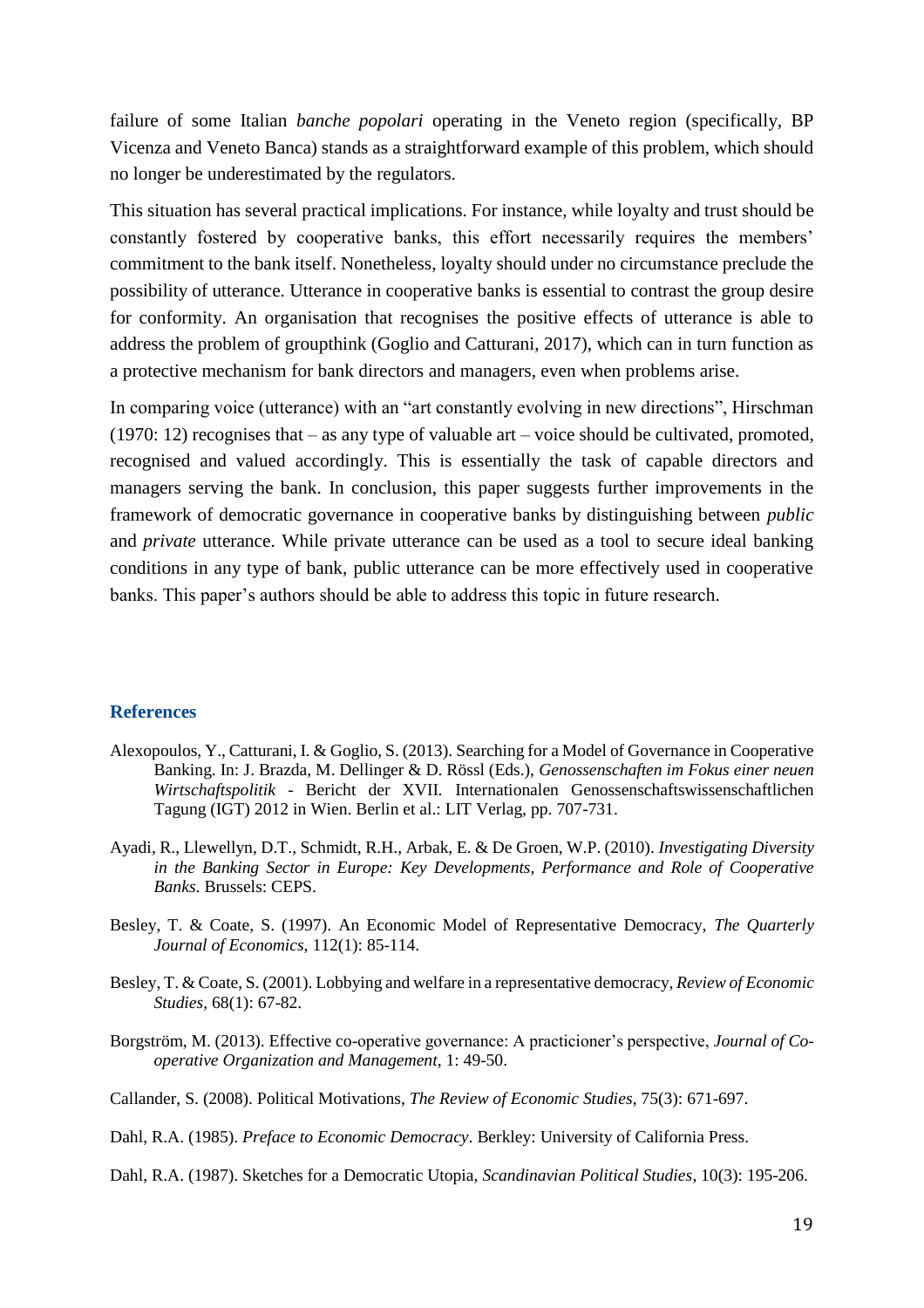Dahl, R.A. (1989). *Democracy and Its Critics*. New Haven: Yale University Press.

- Dahl, R.A. (2000). *On Democracy*. New Haven: Yale University Press.
- D'Amato, A. & Gallo, A. (2017). Does Bank Institutional Setting Affect Board Effectiveness? Evidence from Cooperative and Joint-stock Banks, *Corporate Governance: An International Review*, 25(2): 78-99.
- EACB (2006). *Corporate Governance Principles in Co-operative Banks*. Brussels: European Association of Co-operative Banks.
- Ellerman, D.P. (1990). *The Democratic Worker-Owned Firm: A New Model for the East and the West*. London: Unwin Hyman.
- Ferri, G., Kalmi, P. & Kerola, E. (2015). Organizational Structure and Performance in European Banks: A Reassessment. In: A. Kauhanen (Ed.), *Advances in the Economic Analysis of Participatory and Labor-Managed Firms* (Volume 16). Bingley: Emerald, pp. 109-141.
- Frey, B.S. (1970). Models of Perfect Competition and Pure Democracy, *Kyklos*, 23(4): 736-755.
- Galli, C. (2011). *Il disagio della democrazia*. Torino: Einaudi.
- Goglio, S. & Catturani, I. (2017). *La governance delle banche di credito cooperativo*. Roma: ECRA.
- Gorton, G. & Schmid, F. (1999). Corporate governance, ownership dispersion and efficiency: Empirical evidence from Austrian cooperative banking, *Journal of Corporate Finance*, 5: 119-140.
- Graham, J.W. & Keeley, M. (1992). Hirschman's loyalty construct, *Employee Responsibilities and Rights Journal*, 5(3): 191-200.
- Groeneveld, H. (2015). Governance of European Cooperative Banks: Overview, Issues and Recommendations, *TIAS Working paper September 2015*.
- Hirschman, A.O. (1970). *Exit, Voice, and Loyalty: Responses to Decline in Firms, Organizations, and States*. Cambridge, MA: Harvard University Press.
- Janis, I.L. (1982). *Groupthink: Psychological studies of policy decisions and fiascoes*. Boston: Houghton Mifflin.
- Jones, D., Jussila, I. & Kalmi, P. (2016). The Determinants of Membership in Cooperative Banks: Common Bond versus Private Gain, *Annals of Public and Cooperative Economics*, June 2016.
- Jones, D. & Kalmi, P. (2015). Membership and Performance in Finnish Financial Cooperatives: A New View of Cooperatives? *Review of Social Economy*, 73(3): 288-309.
- Jovanović, T., Arnold, C. & Voigt, K. (2017). Cooperative banks in need of transition: The influence of Basel III on the business model of German cooperative credit institutions, *Journal of Co-operative Organization and Management*, forthcoming.
- Kelsen, H. (1920). *Vom Wesen und Wert der Demokratie*. Tübingen: Mohr.
- Klingelhofer, J. (2010). *Models of Electoral Competition: Three Essays in Political Economics*. Stockholm University (Dept. of Economics): Doctoral Dissertation.
- Krätke, M.R. (2008). On Economic Democracy, *Transform! European Journal for Alternative Thinking and Political Dialogue*, 2: 83-92.